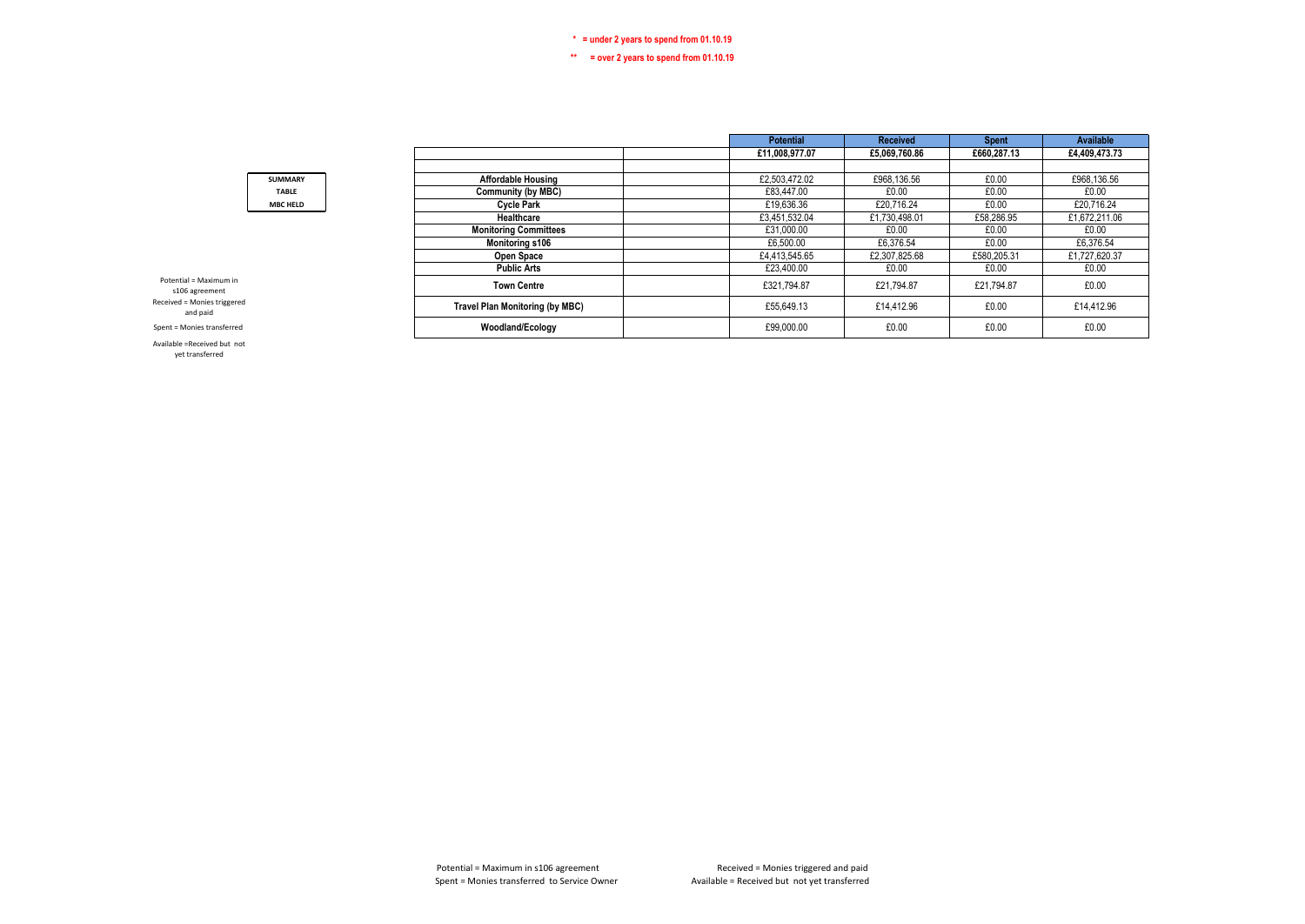| App No         | <b>Address</b>                                                           | Ward                                              | <b>Type</b>      | <b>Definition</b>                                                                                                                                                                                 | <b>Service Owner</b>         | <b>Potential</b> | <b>Received</b> | <b>Spent</b> | <b>Available</b> | <b>Spend-By Date</b> | Rating |
|----------------|--------------------------------------------------------------------------|---------------------------------------------------|------------------|---------------------------------------------------------------------------------------------------------------------------------------------------------------------------------------------------|------------------------------|------------------|-----------------|--------------|------------------|----------------------|--------|
|                |                                                                          |                                                   | Healthcare       | towards improvements (refurbishment and<br>reconfiguration) of Aylesford Medical Practice                                                                                                         | NHS West Kent CCG            | £113,650.80      | £113,650.80     | £0.00        | £113,650.80      | 31/08/2026           | $***$  |
| 14/501209/FULL | Bridge Nursery, London<br>Road, Maidstone, Kent.                         | Allington                                         | Open Space       | towards the improvement of Midley Close Play Area in<br>Allington Maidstone including the replacement and                                                                                         | Parks and Leisure            | £57,245.45       | £57,245.45      | £0.00        | £57,245.45       | 31/08/2026           | $***$  |
|                |                                                                          |                                                   |                  | refurbishment of the play area equipment and ancillary<br>items within the area                                                                                                                   |                              | £56,112.00       | £56,112.00      | £0.00        | £56,112.00       | 29/07/2026           | $***$  |
|                |                                                                          |                                                   |                  |                                                                                                                                                                                                   | TOTAL:                       | £227.008.25      | £227.008.25     | £0.00        | £227.008.25      |                      |        |
| App No         | <b>Address</b>                                                           | <b>Ward</b>                                       | <b>Type</b>      | <b>Definition</b>                                                                                                                                                                                 | <b>Service Owner</b>         | <b>Potential</b> | <b>Received</b> | <b>Spent</b> | Available        | <b>Spend-By Date</b> | Rating |
|                | Bell Farm.North                                                          | <b>Barming And</b>                                | Healthcare       | for the purpose of improvements to the Blackthorne<br>Medical Centre and College Practice (Barming)                                                                                               | NHS West Kent CCG            | £13,608.00       | £14,418.06      | £0.00        | £14,418.06       | n/a                  | $***$  |
| 16/505427/FULL | Street, Barming, Kent.,                                                  | Teston                                            |                  |                                                                                                                                                                                                   |                              | £13,608.00       | £0.00           | £0.00        | £0.00            |                      |        |
|                |                                                                          |                                                   | Open Space       | towards improvements to allotments at North Pole                                                                                                                                                  | Parks and Leisure            | £27,562.50       | £29,203.25      | £0.00        | £29,203.25       | n/a                  | $***$  |
|                |                                                                          |                                                   |                  | Road and Beaumont Road                                                                                                                                                                            |                              | £27,562.50       | £0.00           | £0.00        | £0.00            |                      |        |
|                |                                                                          |                                                   |                  |                                                                                                                                                                                                   | TOTAL:                       | £82,341.00       | £43,621.31      | £0.00        | £43,621.31       |                      |        |
| App No         | <b>Address</b>                                                           | Ward                                              | <b>Type</b>      | <b>Definition</b>                                                                                                                                                                                 | <b>Service Owner</b>         | <b>Potential</b> | <b>Received</b> | <b>Spent</b> | <b>Available</b> | <b>Spend-By Date</b> | Rating |
|                |                                                                          |                                                   | Woodland/Ecology | the enhancement, management and maintenance of<br>the open space, woodland area and ecology park as                                                                                               | Maidstone Borough<br>Council | £2,500.00        | £0.00           | £0.00        | £0.00            |                      |        |
|                | Roundwell Park, Land                                                     |                                                   |                  | set out in the Management Plan and provided in the<br>location                                                                                                                                    | Maidstone Borough<br>Council | £7,500.00        | £0.00           | £0.00        | £0.00            |                      |        |
|                |                                                                          |                                                   |                  |                                                                                                                                                                                                   | Maidstone Borough<br>Council | £15,000.00       | £0.00           | £0.00        | £0.00            |                      |        |
| 14/504795/FULL | To The NW of Sutton<br>Street, Bearsted, Kent,                           | Bearsted                                          | Healthcare       | means the improvement of healthcare facilities at<br>Bearsted Medical Practice and The Spires Surgery                                                                                             | NHS West Kent CCG            | £37,800.00       | £0.00           | £0.00        | £0.00            |                      |        |
|                |                                                                          |                                                   | Open Space       | towards the improvement of the environment and                                                                                                                                                    | Parks and Leisure            | £140.00          | £0.00           | £0.00        | £0.00            |                      |        |
|                |                                                                          |                                                   |                  | furniture of public footpath KM75 to mitigate the impact                                                                                                                                          | Parks and Leisure            | £420.00          | £0.00           | £0.00        | £0.00            |                      |        |
|                |                                                                          |                                                   |                  | of the Development to include the addition of two<br>handrails to a section of KM75                                                                                                               | Parks and Leisure            | £840.00          | £0.00           | £0.00        | £0.00            |                      |        |
|                |                                                                          |                                                   |                  |                                                                                                                                                                                                   | TOTAL:                       | £64,200.00       | £0.00           | £0.00        | £0.00            |                      |        |
| App No         | <b>Address</b>                                                           | <b>Ward</b>                                       | <b>Type</b>      | <b>Definition</b>                                                                                                                                                                                 | <b>Service Owner</b>         | <b>Potential</b> | <b>Received</b> | <b>Spent</b> | <b>Available</b> | <b>Spend-By Date</b> | Rating |
| 15/509961/FULL | Land At Church Street<br>And.Heath<br>Road, Boughton                     | Boughton<br>Monchelsea And<br>Chart Sutton        | Healthcare       | shall only be used towards new local medical centre<br>for Boughton Monchelsea (or if not spent in 2 years,<br>towards Wallis Avenue Surgery, The Mote Medical<br>Practice or Grove park surgery) | NHS West Kent CCG            | £31,611.00       | £34,927.56      | £0.00        | £34,927.56       | n/a                  | $***$  |
|                | Monchelsea, Kent,                                                        |                                                   | Open Space       | Towards Boughton Monchelsea Play Area in Church<br>Street                                                                                                                                         | Parks and Leisure            | £38,950.00       | £43.036.56      | £9.727.30    | £33,309.26       | 02/09/2029           | $***$  |
| 16/502993      | Land To West Of.<br>70 Church Street.<br>Boughton Monchelsea.<br>ME174HN | Boughton<br>Monchelsea And<br><b>Chart Sutton</b> | Healthcare       | New local medical centre for Boughton Monchelsea (or<br>if not spent in 2 years, towards Wallis Avenue Surgery,<br>The Mote Medical Practise or Grove Park Surgery)                               | NHS West Kent CCG            | £15,163.20       | £0.00           | £0.00        | £0.00            |                      |        |
| 18/502683/FULL | Lyewood Farm,<br>Green Lane.                                             | Boughton<br>Monchelsea And                        | Healthcare       | provision of a new general practice premises for<br>orchard medical centre and greensands health centre                                                                                           | NHS West Kent CCG            | £83,556.00       | £0.00           | £0.00        | £0.00            |                      |        |
|                | Boughton Monchelsea,                                                     | Chart Sutton                                      |                  |                                                                                                                                                                                                   |                              | £80,000.00       | £0.00           | £0.00        | £0.00            |                      |        |
|                |                                                                          |                                                   |                  |                                                                                                                                                                                                   | TOTAL:                       | £249,280.20      | £77,964.12      | £9,727.30    | £68,236.82       |                      |        |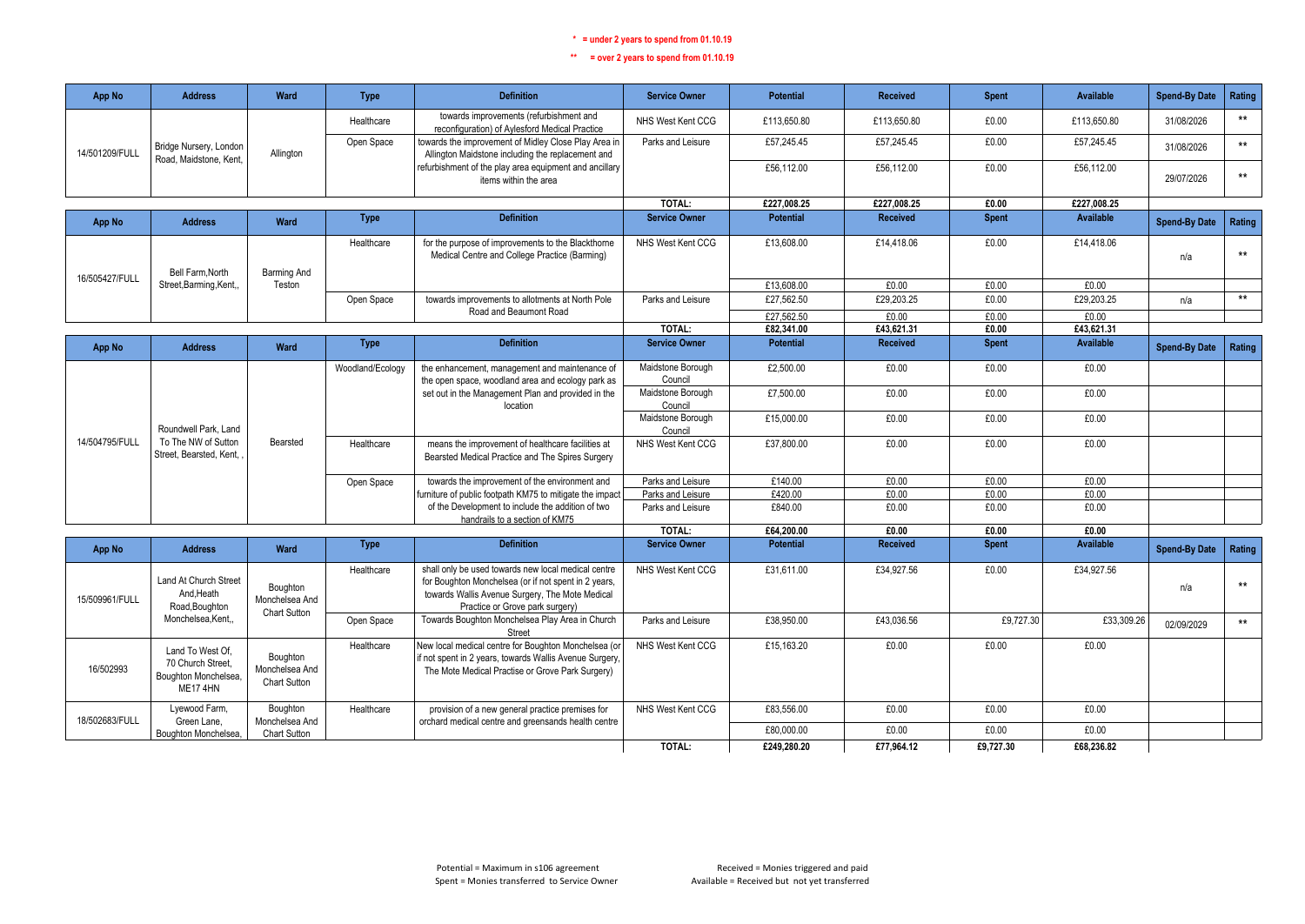| App No         | <b>Address</b>                                                                                     | Ward                   | <b>Type</b>                   | <b>Definition</b>                                                                                                                                                                                                                                                                                                                                                                                                               | <b>Service Owner</b>         | <b>Potential</b> | <b>Received</b> | <b>Spent</b> | Available   | <b>Spend-By Date</b> | Rating       |
|----------------|----------------------------------------------------------------------------------------------------|------------------------|-------------------------------|---------------------------------------------------------------------------------------------------------------------------------------------------------------------------------------------------------------------------------------------------------------------------------------------------------------------------------------------------------------------------------------------------------------------------------|------------------------------|------------------|-----------------|--------------|-------------|----------------------|--------------|
| 14/500290/FULL | The Maidstone Studios,<br>Vinters Business Park,<br>New Cut Road,<br>Maidstone, Kent, ME14<br>5NZ, | Boxley                 | Healthcare                    | towards investment in healthcare facilities at one or<br>more of the following local surgery premises Grove<br>Green Medical Centre, St. Lukes Medical Centre,<br>Brewer Street Surgery, Bearsted Surgery, The<br>College Practice                                                                                                                                                                                              | NHS West Kent CCG            | £74,268.00       | £87,244.19      | £0.00        | £87,244.19  | 31/01/2029           | $***$        |
| 15/503359/OUT  | Land East Of.<br>Gleamingwood Drive,<br>Lordswood.<br>Kent                                         | Boxley                 | Healthcare                    | towards the provision of primary healthcare to provide<br>improved facilities at Lordswood Community Health<br>Living Centre                                                                                                                                                                                                                                                                                                    | NHS West Kent CCG            | £44.647.20       | £0.00           | £0.00        | £0.00       |                      |              |
| 18/502144/FULL | Plot 9,<br>Eclipse Park,<br>Sittingbourne Road,<br>North,                                          | Boxley                 | <b>Town Centre</b>            | towards the Town Centre Projects of which the Public<br>Arts Contribution shall be used towards the provision<br>of public art in Maidstone Town Centre (with the<br>priority being towards public art at Maidstone East)                                                                                                                                                                                                       | Economic Development         | £300,000.00      | £0.00           | £0.00        | £0.00       |                      |              |
|                | Maidstone.<br>Kent                                                                                 |                        | <b>Public Arts</b>            | forms part of the Town Centre Projects Contribution                                                                                                                                                                                                                                                                                                                                                                             | Economic Development         | £23,400.00       | £0.00           | £0.00        | £0.00       |                      |              |
|                |                                                                                                    |                        | Travel Plan Monitoring<br>Fee | to be used to monitor compliance with the Travel Plan                                                                                                                                                                                                                                                                                                                                                                           | Maidstone Borough<br>Council | £5,000.00        | £0.00           | £0.00        | £0.00       |                      |              |
| 18/506656/FULL | Popesfield, Bearsted<br>Road, Weavering, Kent,                                                     | Boxley                 | Woodland/Ecology              | "Landscape and Ecology Management Plan" means<br>the plan appended at Appendix 3                                                                                                                                                                                                                                                                                                                                                | Maidstone Borough<br>Council | £15,000.00       | £0.00           | £0.00        | £0.00       |                      |              |
|                |                                                                                                    |                        |                               |                                                                                                                                                                                                                                                                                                                                                                                                                                 | TOTAL:                       | £462.315.20      | £87.244.19      | £0.00        | £87.244.19  |                      |              |
| App No         | <b>Address</b>                                                                                     | Ward                   | <b>Type</b>                   |                                                                                                                                                                                                                                                                                                                                                                                                                                 | <b>Service Owner</b>         | <b>Potential</b> | Received        | <b>Spent</b> | Available   | <b>Spend-By Date</b> | Rating       |
| 13/0941        | 22, Tonbridge Road,<br>Maidstone, Kent, ME16<br>8RT                                                | Bridge                 | Open Space                    | to be used on those areas within a one mile radius                                                                                                                                                                                                                                                                                                                                                                              | Parks and Leisure            | £60,096.09       | £60,096.09      | £5,000.00    | £55,096.09  | 04/12/2025           | $***$        |
| 13/1213        | Buckland Hill Car Park,<br>Buckland Hill,                                                          |                        | Healthcare                    | provision of primary healthcare services and facilities                                                                                                                                                                                                                                                                                                                                                                         | NHS West Kent CCG            | £24,620.21       | £24,620.21      | £0.00        | £24,620.21  | 15/01/2021           | $\star$      |
|                | Maidstone, Kent, ME16<br>0YN                                                                       | Bridge                 | Open Space                    | means that land within a one mile radius of the Land<br>known as Whatman Park                                                                                                                                                                                                                                                                                                                                                   | Parks and Leisure            | £100,800.00      | £102,922.11     | £45,564.00   | £57,358.11  | 15/01/2021           | $\star$      |
|                |                                                                                                    |                        |                               |                                                                                                                                                                                                                                                                                                                                                                                                                                 | TOTAL:                       | £185,516.30      | £187,638.41     | £50,564.00   | £137,074.41 |                      |              |
| App No         | <b>Address</b>                                                                                     | Ward                   | <b>Type</b>                   | <b>Definition</b>                                                                                                                                                                                                                                                                                                                                                                                                               | <b>Service Owner</b>         | <b>Potential</b> | Received        | <b>Spent</b> | Available   | <b>Spend-By Date</b> | Rating       |
| 10/0992        | Land At Londis Store &<br>Bird In Hand P.H., Heath                                                 | Coxheath And           | Healthcare                    | improvements to the facilities at the existing surgery in<br>Stockett Lane                                                                                                                                                                                                                                                                                                                                                      | NHS West Kent CCG            | £6,552.00        | £0.00           | £0.00        | £0.00       |                      |              |
|                | Road, Coxheath.<br>Maidstone, Kent, ME17                                                           | Hunton                 | Open Space                    | for the provision of improvements to the open space<br>within Stockett Lane                                                                                                                                                                                                                                                                                                                                                     | Parks and Leisure            | £15,750.00       | £0.00           | £0.00        | £0.00       |                      |              |
| 13/1979        | Land North of Heath<br>Road.<br>Coxheath,<br>Maidstone.<br>ME174TB                                 | Coxheath And<br>Hunton | Healthcare                    | towards the expansion (whether through extension<br>refurbishment and/or upgrade) and improved service<br>provision of primary care at the local surgery premises<br>at Stockett Lane Surgery or Orchard Surgery (both<br>within the Parish of Coxheath and within mile of the<br>Development) in order to accommodate and mitigate<br>the additional impact on service provisions likely to be<br>generated by the Development | NHS West Kent CCG            | £55,080.00       | £0.00           | £0.00        | £0.00       |                      |              |
|                |                                                                                                    |                        | Open Space                    | towards the upgrading and improvement of the open<br>space and associated facilities at Stockett Lane<br>Coxheath or for such other purposes                                                                                                                                                                                                                                                                                    | Parks and Leisure            | £86,625.00       | £0.00           | £0.00        | £0.00       |                      |              |
| 13/2008        | Linden Farm, Stockett<br>Lane, East Farleigh,<br>Maidstone, Kent, ME15<br>0QD                      | Coxheath And<br>Hunton | Healthcare                    | towards expansion and improved services provision at<br>Stockett Lane and Orchard Surgeries, Coxheath.                                                                                                                                                                                                                                                                                                                          | NHS West Kent CCG            | £43,804.80       | £45,783.83      | £0.00        | £45,783.83  | 08/01/2023           | $\star\star$ |
| 14/0043        | Londis Fareways, Heath<br>Road Coybeath Kent                                                       | Coxheath And           | Healthcare                    | provision of primary healthcare services and facilities                                                                                                                                                                                                                                                                                                                                                                         | NHS West Kent CCG            | £6,552.00        | £8,107.14       | £0.00        | £8,107.14   | 18/03/2024           | $***$        |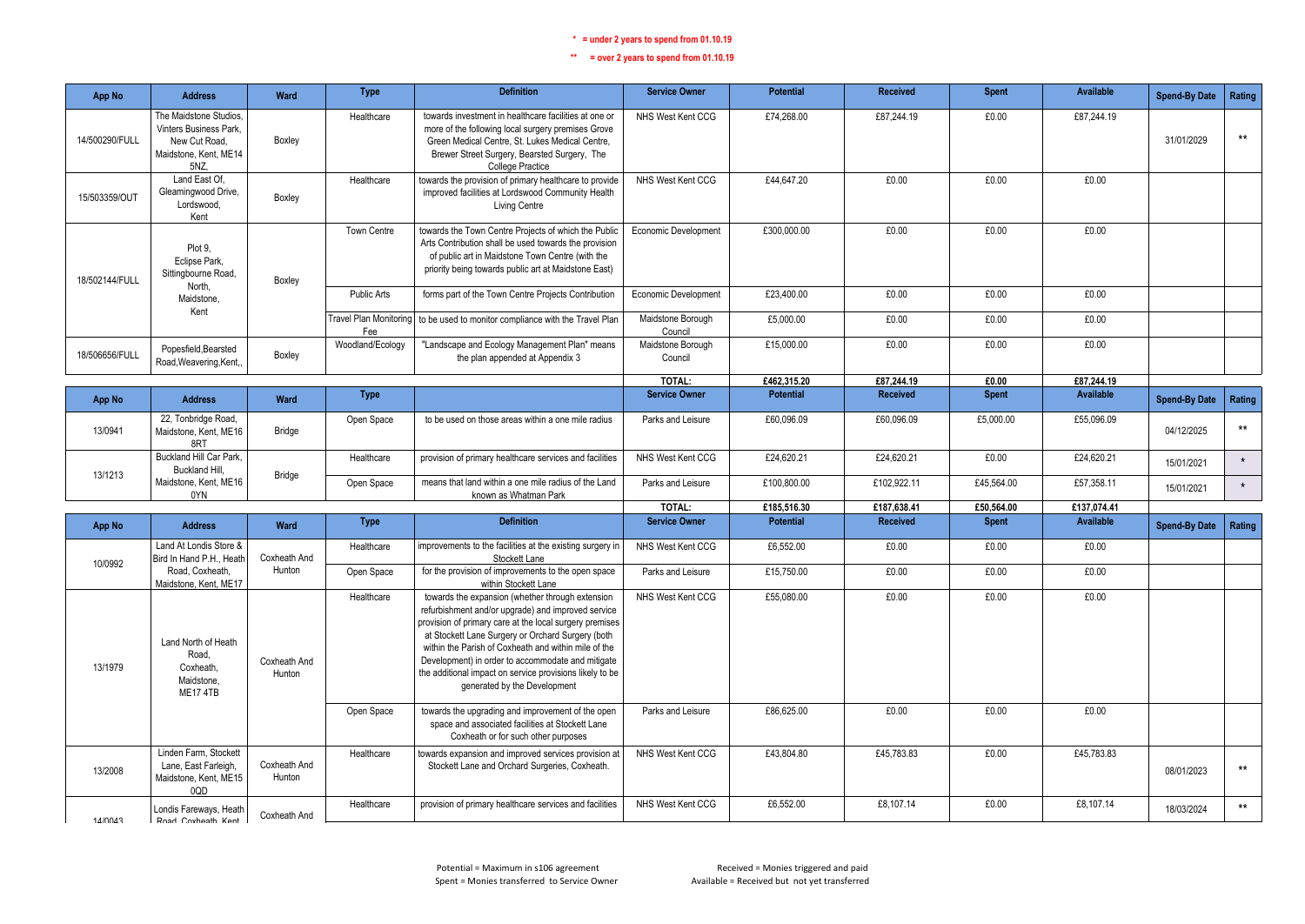| <b>14/UU40</b>   | Kudu, CUXIIEdIII, NEIII,<br>ME17 4EH,                             | Hunton                 | Open Space                           | improvements to the open space within Stockett Lane                                                                                                                                                                                                                                                                                                                                                                                                                                                                                                                                                                                                 | Parks and Leisure            | £15,750.00    | £19,488.33  | £0.00 | £19,488.33  | 18/03/2024 | $***$ |
|------------------|-------------------------------------------------------------------|------------------------|--------------------------------------|-----------------------------------------------------------------------------------------------------------------------------------------------------------------------------------------------------------------------------------------------------------------------------------------------------------------------------------------------------------------------------------------------------------------------------------------------------------------------------------------------------------------------------------------------------------------------------------------------------------------------------------------------------|------------------------------|---------------|-------------|-------|-------------|------------|-------|
|                  |                                                                   |                        | Healthcare                           | towards enhancing healthcare at Stockett Lane<br>Practice and Orchard Surgery, Coxheath                                                                                                                                                                                                                                                                                                                                                                                                                                                                                                                                                             | NHS West Kent CCG            | £68,724.00    | £71,436.79  | £0.00 | £71,436.79  | 27/06/2027 | $***$ |
| 14/0836          | Land North Of. Heath<br>Road, Coxheath, Kent,                     | Coxheath And<br>Hunton | Open Space                           | towards the cost of improvements refurbishment and<br>replacement of facilities (including pavilions play<br>equipment and play areas ground works and facilities}<br>at Stockett Lane Recreation Ground                                                                                                                                                                                                                                                                                                                                                                                                                                            | Parks and Leisure            | £97,924.20    | £101,789.63 | £0.00 | £101,789.63 | 27/06/2027 | $***$ |
|                  |                                                                   |                        | Affordable Housing                   | towards the provision of Affordable Housing by the                                                                                                                                                                                                                                                                                                                                                                                                                                                                                                                                                                                                  | <b>Housing Services</b>      | £499,766.00   | £0.00       | £0.00 | £0.00       |            |       |
|                  | Vicarage Field At Wares                                           |                        |                                      | council off-site to be paid                                                                                                                                                                                                                                                                                                                                                                                                                                                                                                                                                                                                                         |                              | £499,766.00   | £0.00       | £0.00 | £0.00       |            |       |
| 16/505401/FULL   | Farm.<br>Linton Hill.<br>Linton.<br>Kent                          | Coxheath And<br>Hunton | Healthcare                           | means the extension, refurbishment and/or upgrade of<br>the local surgery premises at The Old Orchard Medical<br>Centre and the Stockett Lane Surgery in order to<br>provide the required capacity or towards the cost of a<br>new premises for both practices in Coxheath                                                                                                                                                                                                                                                                                                                                                                          | NHS West Kent CCG            | £17,784.00    | £17,896.56  | £0.00 | £17,896.56  | n/a        | $***$ |
| 16/506648/HYBRID | Land South Of, Heath<br>Road, Coxheath, Kent, ME<br>17 4PB.       | Coxheath And<br>Hunton | Open Space                           | means the improvement, maintenance, repair and<br>renewal of open space and play facilities at Stockett<br>Lane Recreation Ground                                                                                                                                                                                                                                                                                                                                                                                                                                                                                                                   | Parks and Leisure            | £110.250.00   | £0.00       | £0.00 | £0.00       |            |       |
| 16/508659/FULL   | Land South Of.<br>Redwall Lane.<br>Linton,<br>Kent                | Coxheath And<br>Hunton | Monitoring Committee                 | towards committee of persons nominated by the<br>parties for the purpose of overseeing and securing<br>compliance with the Aims and Objectives of the<br>Landscape and Ecology Management Plan                                                                                                                                                                                                                                                                                                                                                                                                                                                      | Maidstone Borough<br>Council | £10,000.00    | £0.00       | £0.00 | £0.00       |            |       |
|                  |                                                                   |                        | Travel Plan Monitoring<br>Fee        | monitoring the implementation of a travel plan for the<br>Development                                                                                                                                                                                                                                                                                                                                                                                                                                                                                                                                                                               | Maidstone Borough<br>Council | £5,000.00     | £0.00       | £0.00 | £0.00       |            |       |
|                  |                                                                   |                        | Healthcare                           | means extension refurbishment and/or upgrade to<br>services to Stockett Lane Surgery and The Orchard<br><b>Medical Centre</b>                                                                                                                                                                                                                                                                                                                                                                                                                                                                                                                       | NHS West Kent CCG            | £147,672.00   | £144,962.42 | £0.00 | £144,962.42 | 21/03/2024 | $***$ |
| 17/502072/OUT    | Site H1 (60),<br>Forstal Lane.<br>Coxheath.<br>Kent               | Coxheath And<br>Hunton | Open Space                           | means the Whitebeam Drive Play area - improvements<br>to the surfacing of the play area and access to the site<br>including pathways and gates. Teen Facilities -<br>infrastructure to engage teenagers with the open<br>space Stockett Lane to replace the existing teen<br>shelter. Access to outdoor sports and amenity green<br>space (Linden Road) - improvements to pathways,<br>signage and access points to outdoor space from<br>Linden Road to improve accessibility for the local<br>community. Car Park for outdoor sports and amenity<br>green (Linden Road) - improve access and visual<br>appearance to encourage use of open space. | Parks and Leisure            | £184.800.00   | £0.00       | £0.00 | £0.00       |            |       |
| 18/500618/FULL   | Land South Of.Heath<br>Road, Linton, Maidstone,<br>Kent.ME17 4NU. | Coxheath And<br>Hunton | <b>Travel Plan Monitoring</b><br>Fee | to be used for the purposes of monitoring and<br>developing the Travel Plan                                                                                                                                                                                                                                                                                                                                                                                                                                                                                                                                                                         | Maidstone Borough<br>Council | £5,000.00     | £0.00       | £0.00 | £0.00       |            |       |
|                  |                                                                   |                        |                                      |                                                                                                                                                                                                                                                                                                                                                                                                                                                                                                                                                                                                                                                     | TOTAL:                       | £1,876,800.00 | £409.464.70 | £0.00 | £409.464.70 |            |       |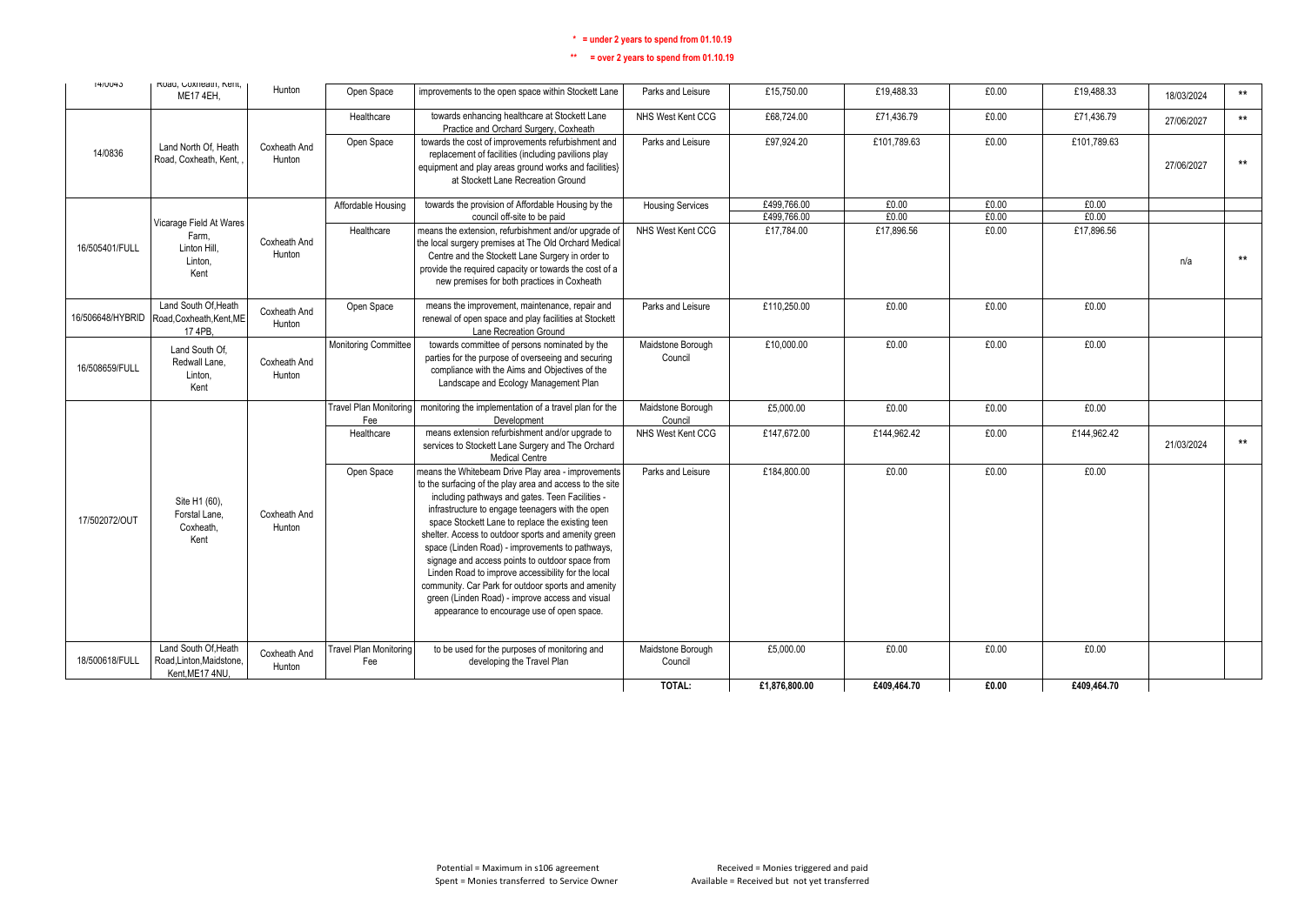| App No        | Address                                                                                                | Ward                    | Type                          | Definition                                                                                                                                                                                                                                                                                                                                                                                                                                                                                                                                                                                    | <b>Service Owner</b>         | Potential   | Received   | Spent | Available  | Spend-By Date | Rating |
|---------------|--------------------------------------------------------------------------------------------------------|-------------------------|-------------------------------|-----------------------------------------------------------------------------------------------------------------------------------------------------------------------------------------------------------------------------------------------------------------------------------------------------------------------------------------------------------------------------------------------------------------------------------------------------------------------------------------------------------------------------------------------------------------------------------------------|------------------------------|-------------|------------|-------|------------|---------------|--------|
|               |                                                                                                        |                         | <b>Monitoring Committee</b>   | "Monitoring Committee" means a committee to be<br>established prior to the submission of the first<br>Reserved Matters Application for a minimum of 10<br>years which shall be responsible for, the review of all<br>aspects of the Development with such members to<br>include: (a) Planning Officer or Head of Service for the<br>Council; (b) An Officer of the County Council; (c) Two<br>elected Members of the Council; (d) A representative<br>of Maidstone Medical Campus Limited together with<br>such other persons as 'agreed, in writing by the above<br>members of the committee | Maidstone Borough<br>Council | £1,000.00   | £0.00      | £0.00 | £0.00      |               |        |
| 13/1163       | (KIMS) Land South Of<br>Kent Institute Of<br>Medicine And Surgery,<br>Newnham Park.<br>Maidstone, Kent | Detling And<br>Thurnham | Travel Plan Monitoring<br>Fee | "Travel Plan Monitoring Cost" means the sum of ten<br>thousand pounds (£10,000.00) to be paid by the<br>Owners to the Council in accordance with Clause 5.2<br>of this Deed                                                                                                                                                                                                                                                                                                                                                                                                                   | Maidstone Borough<br>Council | £10,000.00  | £14,412.96 | £0.00 | £14,412.96 | 12/04/2024    | $***$  |
|               |                                                                                                        |                         | Community                     | means the provision of expanded or new facilities<br>either on the land or within a two mile radius (a) Capital<br>improvement works enhancing/adapting/extending<br>existing core social care and community facilities to<br>create more capacity and enable additional social care<br>clients such as older persons and those with physical<br>and learning disabilities to participate in activities,<br>community life and generally to remain active (b) the<br>installation of technology such as Telecare in<br>Residential Units sited within the Development                         | Maidstone Borough<br>Council | £16,565.50  | £0.00      | £0.00 | £0.00      |               |        |
|               | Land At Barty Farm,                                                                                    |                         | Healthcare                    | the enhancement, refurbishment and/or upgrade of<br>facilities at Bearsted Medical Practice to provide for the<br>additional services required as a result of the                                                                                                                                                                                                                                                                                                                                                                                                                             | NHS West Kent CCG            | £80.820.00  | £0.00      | £0.00 | £0.00      |               |        |
| 14/506738/OUT | Roundwell<br>Bearsted.<br>Kent                                                                         | Detling And<br>Thurnham | Open Space                    | means biodiversity improvements at Bearsted<br>Woodland Trust site off Ashford Road, play and<br>amenity facilities at Bearsted Green, sport and amenity<br>facilities at Elizabeth Harvie Field of Crosskeys and<br>allotments at Church Lane                                                                                                                                                                                                                                                                                                                                                | Parks and Leisure            | £0.01       | £0.00      | £0.00 | £0.00      |               |        |
|               |                                                                                                        |                         |                               |                                                                                                                                                                                                                                                                                                                                                                                                                                                                                                                                                                                               | TOTAL:                       | £108,385.51 | £14,412.96 | £0.00 | £14,412.96 |               |        |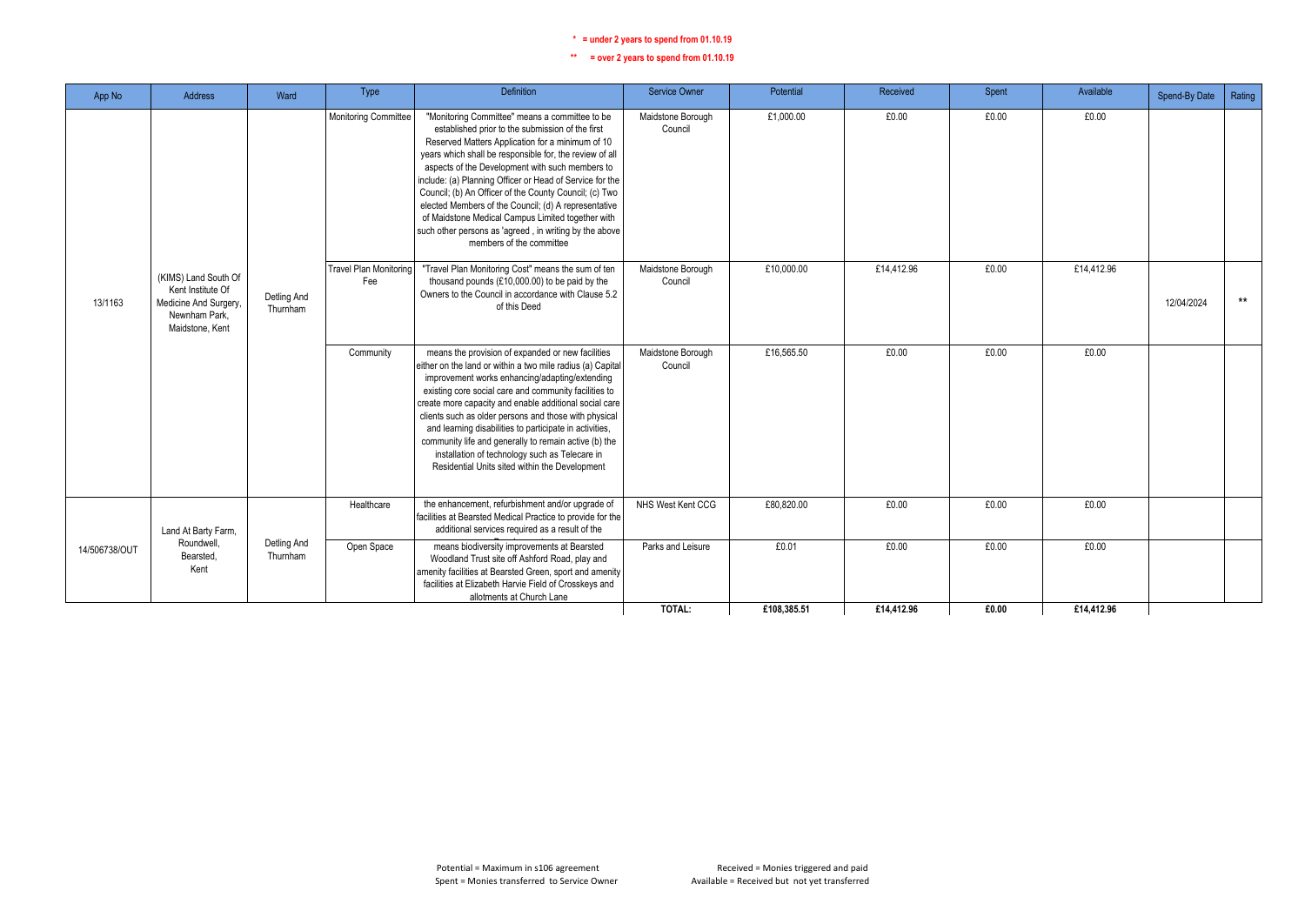| App No         | <b>Address</b>                                                    | Ward                   | <b>Type</b>                          | <b>Definition</b>                                                                                                                                                                                                                                                                                                                                                                                                                                                                                                                               | <b>Service Owner</b>         | <b>Potential</b>          | <b>Received</b> | <b>Spent</b>   | Available        | <b>Spend-By Date</b> | Rating |
|----------------|-------------------------------------------------------------------|------------------------|--------------------------------------|-------------------------------------------------------------------------------------------------------------------------------------------------------------------------------------------------------------------------------------------------------------------------------------------------------------------------------------------------------------------------------------------------------------------------------------------------------------------------------------------------------------------------------------------------|------------------------------|---------------------------|-----------------|----------------|------------------|----------------------|--------|
| 16/503775/FULL | <b>Land At Bicknor</b><br>Farm.Sutton<br>Road, Langley, Kent, ME1 | Downswood And<br>Otham |                                      | Monitoring Committee   Means the sum of £5,000.00 to Monitoring Committee<br>be used for the establishment and running the<br>Monitoring Committee to be established for a minimum<br>of four [4] years comprising of an Officer of the<br>Borough Council, Ward Member(s) (or any other<br>representative of the Borough Council)<br>representatives of Langley Parish Council and Otham<br>Parish Council and a representative of the Developer.<br>which shall be responsible for carrying out the<br>Development Monitoring Committee Terms | Maidstone Borough<br>Council | £5,000.00                 | £0.00           | £0.00          | £0.00            |                      |        |
|                | 73NG.                                                             |                        | Healthcare                           | additional health facilities at Wallis Avenue Surgery,                                                                                                                                                                                                                                                                                                                                                                                                                                                                                          | NHS West Kent CCG            | £112.446.00               | £0.00           | £0.00          | £0.00            |                      |        |
|                |                                                                   |                        |                                      | Orchard Surgery Langley, Mote Medical Practice and                                                                                                                                                                                                                                                                                                                                                                                                                                                                                              |                              | £112,446.00               | £0.00           | £0.00          | £0.00            |                      |        |
|                |                                                                   |                        | Open Space                           | improvement. maintenance, refurbishment and                                                                                                                                                                                                                                                                                                                                                                                                                                                                                                     | Parks and Leisure            | £54,200.00                | £0.00           | £0.00          | £0.00            |                      |        |
|                |                                                                   |                        |                                      | replacement of offsite facilities for play equipment and<br>play areas, ground words, outdoor sports provision and<br>pavilion facilities at Senacre Recreation Ground                                                                                                                                                                                                                                                                                                                                                                          |                              | £54,200.00                | £0.00           | £0.00          | £0.00            |                      |        |
|                |                                                                   |                        | Monitoring Committee                 | "Development Monitoring Committee Contribution"<br>means a contribution of £5,000.00 (FIVE THOUSAND<br>POUNDS) Index Linked                                                                                                                                                                                                                                                                                                                                                                                                                     | Maidstone Borough<br>Council | £5,000.00                 | £0.00           | £0.00          | £0.00            |                      |        |
| 17/501449/FULL | Land North Of Bicknor<br>Wood, Sutton<br>Road.Maidstone.Kent.     | Downswood And<br>Otham | Community                            | means a written study to demonstrate whether there is<br>a need in Otham for a new or enhances community<br>facility and to investigate opportunities to provide such<br>a facility to meet the needs of the community arising<br>from the development                                                                                                                                                                                                                                                                                          | Maidstone Borough<br>Council | £12,000.00                | £0.00           | £0.00          | £0.00            |                      |        |
|                |                                                                   |                        | Healthcare                           | means supporting improvements within primary care                                                                                                                                                                                                                                                                                                                                                                                                                                                                                               | NHS West Kent CCG            | £101,196.00               | £0.00           | £0.00          | £0.00            |                      |        |
|                |                                                                   |                        |                                      | by way of extension, refurbishment and/or upgrade to                                                                                                                                                                                                                                                                                                                                                                                                                                                                                            |                              | £101,196.00               | £0.00           | £0.00          | £0.00            |                      |        |
|                |                                                                   |                        | Open Space                           | means the improvements to existing off-site open                                                                                                                                                                                                                                                                                                                                                                                                                                                                                                | Parks and Leisure            | £28,000.00                | £0.00           | £0.00          | £0.00            |                      |        |
|                |                                                                   |                        |                                      | space facilities at the Senacre Recreation Ground,                                                                                                                                                                                                                                                                                                                                                                                                                                                                                              | TOTAL:                       | £28,000.00<br>£613,684.00 | £0.00<br>£0.00  | £0.00<br>£0.00 | £0.00<br>£0.00   |                      |        |
|                |                                                                   |                        | <b>Type</b>                          | <b>Definition</b>                                                                                                                                                                                                                                                                                                                                                                                                                                                                                                                               | <b>Service Owner</b>         | <b>Potential</b>          | <b>Received</b> | <b>Spent</b>   | <b>Available</b> |                      |        |
| <b>App No</b>  | <b>Address</b>                                                    | <b>Ward</b>            |                                      |                                                                                                                                                                                                                                                                                                                                                                                                                                                                                                                                                 |                              |                           |                 |                |                  | <b>Spend-By Date</b> | Rating |
| 09/0996        | 58-62, Sittingbourne<br>Road, Maidstone, Kent.<br>MCAA EUT        | East                   | Healthcare                           | provision of healthcare to make good the deficiency in<br>the provision of healthcare arising from the                                                                                                                                                                                                                                                                                                                                                                                                                                          | NHS West Kent CCG            | £12,312.00                | £12,312.00      | £5,985.00      | £6,327.00        | n/a                  | $***$  |
| 12/2314        | Plot 4, Eclipse Park,<br>Sittingbourne Road,                      | East                   | Town Centre                          | towards the implementation of projects within<br>Maidstone town centre to mitigate the impact of the                                                                                                                                                                                                                                                                                                                                                                                                                                            | Economic Development         |                           |                 |                |                  |                      |        |
|                | Maidstone, Kent, ME14<br>3EN                                      |                        |                                      | development upon the town centre.                                                                                                                                                                                                                                                                                                                                                                                                                                                                                                               |                              | £20,000.00                | £20,000.00      | £0.00          | £20,000.00       | 18/09/2023           | $***$  |
| 16/507366/OUT  | Plots 6,7 & 8 Eclipse<br>Park Sittingbourne Road                  | East                   | <b>Travel Plan Monitoring</b><br>Fee | the monitoring costs of the Eclipse Park Phase 2<br><b>Travel Plan</b>                                                                                                                                                                                                                                                                                                                                                                                                                                                                          | Maidstone Borough<br>Council | £5,000.00                 | £0.00           | £0.00          | £0.00            |                      |        |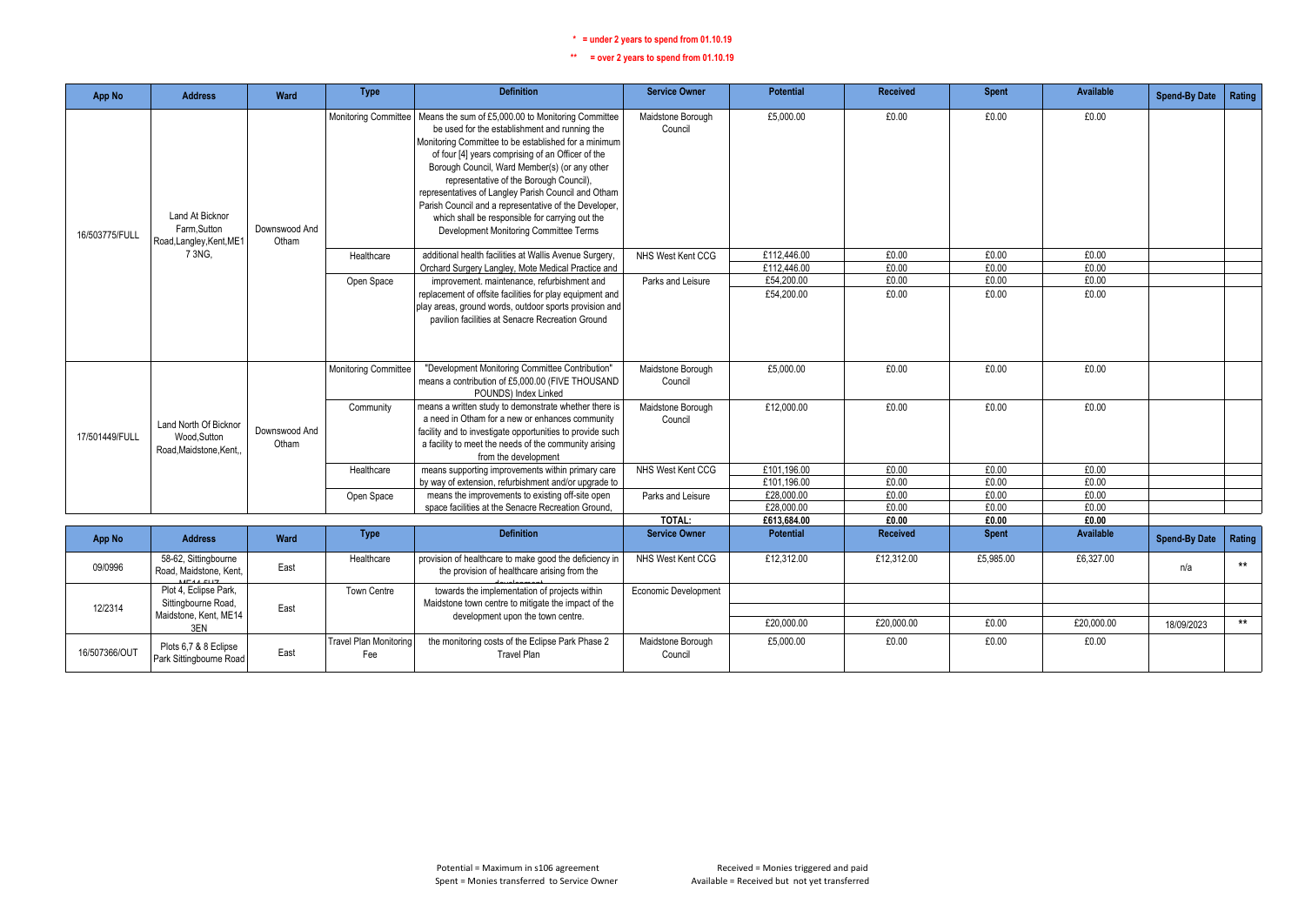| 17/501778      | Land West Of Eclipse<br>Park.<br>Sittingbourne Road,<br>Maidstone.          | East | Healthcare  | means the extension, refurbishment and/or upgrade to<br>services in order to provide the required additional<br>capacitythrough the delivery of the primary care hub<br>and cluster model as set out in the primary care<br>development at Grove Green Medical Centre, Albion<br>Place Medical Practice, The College Practice or<br><b>Bearsted Medical Practice</b> | NHS West Kent CCG              | £32,256.00               | £0.00                  | £0.00        | £0.00                   |                      |         |
|----------------|-----------------------------------------------------------------------------|------|-------------|----------------------------------------------------------------------------------------------------------------------------------------------------------------------------------------------------------------------------------------------------------------------------------------------------------------------------------------------------------------------|--------------------------------|--------------------------|------------------------|--------------|-------------------------|----------------------|---------|
|                | Kent.<br><b>ME14 3EN</b>                                                    |      | Open Space  | means the improvement to the Shaw Close play area,<br>including the provision of play equipment, new<br>benches and signage; improvements to the Sandy<br>Lane Penenden Heath woodland by the playground<br>and heathland management to rear of tennis courts<br>including infrastructure                                                                            | Parks and Leisure              | £47.500.00               | £0.00                  | £0.00        | £0.00                   |                      |         |
|                |                                                                             |      |             | <b>Definition</b>                                                                                                                                                                                                                                                                                                                                                    | TOTAL:<br><b>Service Owner</b> | £117.068.00<br>Potential | £32.312.00<br>Received | £5,985.00    | £26,327.00<br>Available |                      |         |
| App No         | <b>Address</b>                                                              | Ward | <b>Type</b> |                                                                                                                                                                                                                                                                                                                                                                      |                                |                          |                        | <b>Spent</b> |                         | <b>Spend-By Date</b> | Rating  |
| 11/1078        | 13, Tonbridge Road,<br>Maidstone, Kent, ME16<br>8HG                         | Fant | Healthcare  | use its reasonable endeavours to ensure that West<br>Kent Primary Care Trust ("the PCT") or its successors<br>in title spends the Primary Healthcare Contribution only<br>on the provision of primary healthcare services and<br>facilities                                                                                                                          | NHS West Kent CCG              | £14,803.08               | £14,803.08             | £11,552.28   | £3,250.80               | 05/07/2020           | $\star$ |
|                | Land Rear Of, Former                                                        |      | Healthcare  | provision of primary healthcare services and facilities                                                                                                                                                                                                                                                                                                              | NHS West Kent CCG              | £12.078.00               | £12.078.00             | £0.00        | £12.078.00              | 16/03/2020           | $\star$ |
| 12/0825        | BP Filling Station, 531,<br>Tonbridge Road,<br>Maidstone, Kent, ME16<br>9LN | Fant | Open Space  | means the enhancement, maint enance, repairing and<br>renewal of the play areas and green spaces within one<br>mile of the Land, and more specifically at land known<br>as Gatland Lane Park                                                                                                                                                                         | Parks and Leisure              | £22,443.50               | £22,443.50             | £20,242.86   | £2,200.64               | 16/03/2020           | $\star$ |
|                | Child And Adolescent<br>Services, Gatland                                   |      | Healthcare  | provision of primary healthcare services and facilities<br>within the Borough of Maidstone                                                                                                                                                                                                                                                                           | NHS West Kent CCG              | £15,372.00               | £0.00                  | £0.00        | £0.00                   |                      |         |
| 13/1709        | House, Gatland Lane.<br>Maidstone, Kent, ME16<br>8PF                        | Fant | Open Space  | enhancement and improvement of Gatland Lane<br>Recreation Ground including the renewal of existing<br>play equipment or the provision of a new play area                                                                                                                                                                                                             | Parks and Leisure              | £22,050.00               | £0.00                  | £0.00        | £0.00                   |                      |         |
|                | Land To The Rear Of<br>Milton Street And                                    |      | Healthcare  | towards improvement of services and facilities in local<br>doctors' surgeries at Blackthorne Surgery, College<br>Practice, Lockmeadow Surgery, Bower Mount Surgery<br>and The Vine Surgery                                                                                                                                                                           | NHS West Kent CCG              | £17,208.00               | £17,982.12             | £0.00        | £17,982.12              | 24/08/2022           | $***$   |
| 14/503755/FULL | Hartnup Street,<br>Maidstone, Kent, ME16<br>8LL.                            | Fant | Open Space  | towards the enhancement, maintenance, improvement<br>and renewal of equipment for children (equipped play)<br>and outdoors sports facilities at Clare Park which is<br>within a few hundred metres of the Development                                                                                                                                                | Parks and Leisure              | £34,650.00               | £36,208.76             | £0.00        | £36,208.76              | 24/08/2022           | $***$   |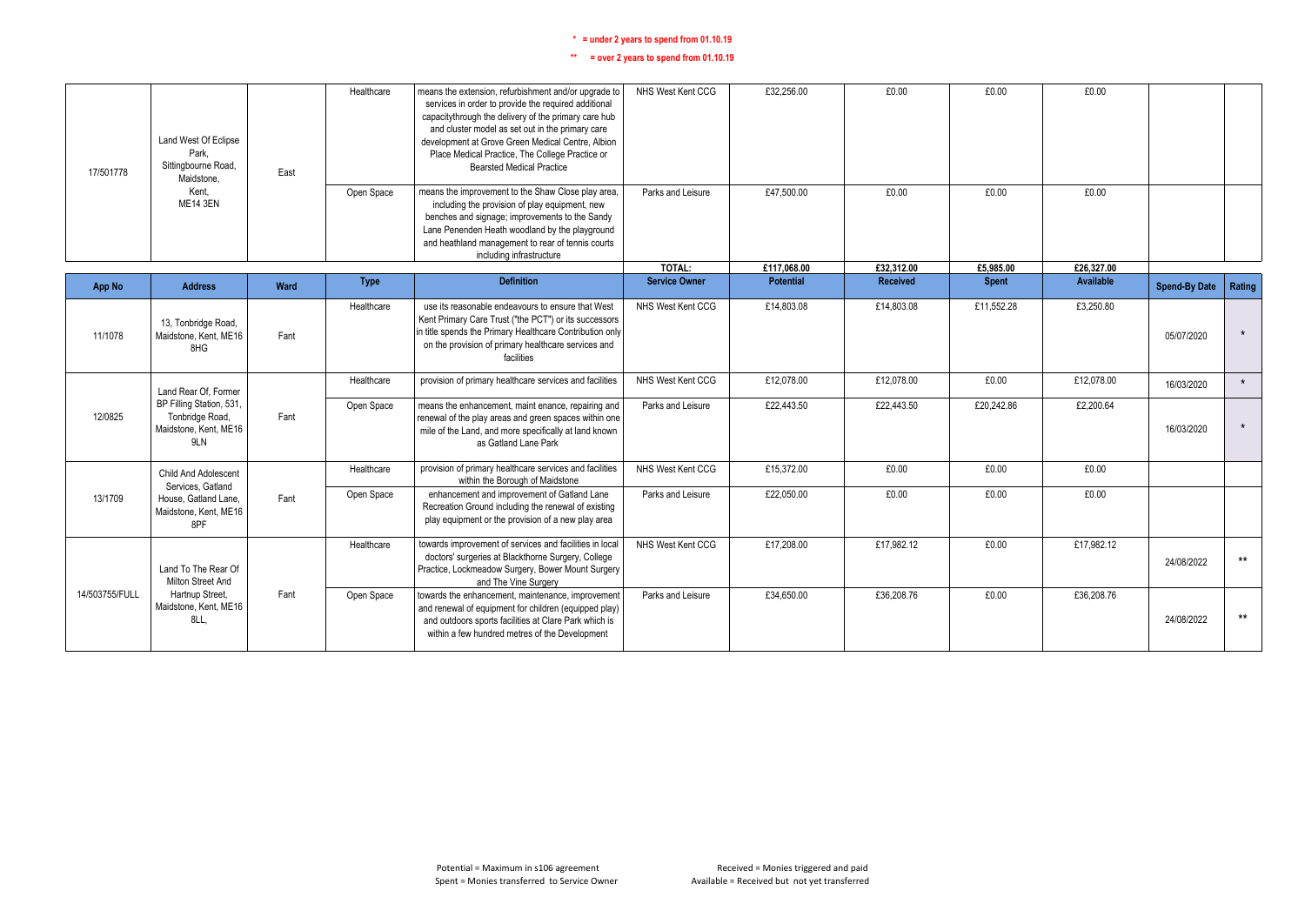|                |                                                    |                 | Healthcare         | Phase 1 - 11 x 3 bed houses Tranche 1                                                                            | NHS West Kent CCG            | £4,331.25        | £4,997.60       | £0.00        | £4,997.60        | 23/11/2028           | $***$           |
|----------------|----------------------------------------------------|-----------------|--------------------|------------------------------------------------------------------------------------------------------------------|------------------------------|------------------|-----------------|--------------|------------------|----------------------|-----------------|
|                |                                                    |                 |                    | to be spent on the extension, refurbishment and/or                                                               |                              | £14,824.00       | £0.00           | £0.00        | £0.00            |                      |                 |
|                |                                                    |                 |                    | upgrade to The Vine Practice, Lockmeadow Clinic or<br>The College Practice in order to provide the required      |                              | £8,316.00        | £10,021.85      | £0.00        | £10,021.85       |                      | $\star\star$    |
| 15/510179/OUT  | 5 Tonbridge<br>Road, Maidstone, Kent, M            | Fant            |                    | capacity as a result of                                                                                          |                              |                  |                 |              |                  | 21/06/2029           |                 |
|                | E16 8RL                                            |                 |                    | the Development                                                                                                  |                              |                  |                 |              |                  |                      |                 |
|                |                                                    |                 | Open Space         | Phase 1 - 11 x 3 bed houses<br>to be spent on the resurfacing of the Multi Use Games                             | Parks and Leisure            | £2,772.00        | £3,198.46       | £0.00        | £3,198.46        | 23/11/2028           | $\star\star$    |
|                |                                                    |                 |                    | Area, tennis courts and pathways within Clare Park as                                                            |                              | £12,993.75       | £15,659.13      | £0.00        | £15,659.13       | 21/06/2024           | $\star\star$    |
|                |                                                    |                 |                    | well as improvements to the bowls green, general                                                                 |                              | £76,781.25       | £0.00           | £0.00        | £0.00            |                      |                 |
|                | Studio 1.                                          |                 | Affordable Housing | means a financial contribution in the amount £30,000                                                             | <b>Housing Services</b>      | £30,000.00       | £0.00           | £0.00        | £0.00            |                      |                 |
|                | Westree House                                      |                 |                    | Index Linked payable to the Borough Council to be<br>used towards the provision of Affordable Housing in         |                              |                  |                 |              |                  |                      |                 |
|                | 2 Westree Road.                                    |                 |                    | the Borough Council's housing market area to off-set                                                             |                              |                  |                 |              |                  |                      |                 |
| 17/506533      | Maidstone.                                         | Fant            |                    | the provision of such housing that would otherwise be                                                            |                              |                  |                 |              |                  |                      |                 |
|                | Kent.                                              |                 |                    | required in order to secure compliance with the                                                                  |                              |                  |                 |              |                  |                      |                 |
|                | <b>ME16 8HB</b>                                    |                 |                    | Borough Council's Local Plan                                                                                     |                              |                  |                 |              |                  |                      |                 |
|                |                                                    |                 |                    |                                                                                                                  | TOTAL:                       | £288,622.83      | £137,392.50     | £31,795.14   | £105,597.36      |                      |                 |
| App No         | <b>Address</b>                                     | Ward            | <b>Type</b>        | <b>Definition</b>                                                                                                | <b>Service Owner</b>         | <b>Potential</b> | <b>Received</b> | <b>Spent</b> | <b>Available</b> | <b>Spend-By Date</b> | Rating          |
|                |                                                    |                 |                    |                                                                                                                  |                              |                  |                 |              |                  |                      |                 |
|                |                                                    |                 | Woodland/Ecology   | for the management of these receptor sites identified<br>for the translocation of any relevant wildlife from the | Maidstone Borough<br>Council | £1,500.00        | £0.00           | £0.00        | £0.00            |                      |                 |
|                |                                                    |                 |                    | Site                                                                                                             |                              |                  |                 |              |                  |                      |                 |
|                | Land At West Street                                |                 | Healthcare         | towards improvements to existing healthcare services                                                             | NHS West Kent CCG            | £54,396.00       | £0.00           | £0.00        | £0.00            |                      |                 |
| 11/0592        | And. Hook Lane.                                    | Harrietsham And |                    | and facilities (including upgrading and improving the                                                            |                              |                  |                 |              |                  |                      |                 |
|                | Harrietsham, Kent                                  | Lenham          |                    | doctors' surgery situated within Harrietsham) which will<br>serve the Development (or such other services or     |                              |                  |                 |              |                  |                      |                 |
|                |                                                    |                 |                    | facilities as are within the PCT's statutory functions)                                                          |                              |                  |                 |              |                  |                      |                 |
|                |                                                    |                 |                    | within the Parish of Harrietsham                                                                                 |                              |                  |                 |              |                  |                      |                 |
| 12/1777        | Land At Northland And                              | Harrietsham And | Healthcare         | towards the cost of healthcare services                                                                          | NHS West Kent CCG            | £14,662.11       | £14,662.11      | £0.00        | £14,662.11       | n/a                  | $***$           |
|                | Groom Way Old<br>Mayfield Nursery,                 |                 |                    | the improvement of healthcare facilities at the Glebe                                                            |                              |                  |                 |              |                  |                      |                 |
| 13/1823        | Ashford Road,                                      | Harrietsham And | Healthcare         | Medical Centre Harrietsham, being the provision of two                                                           | NHS West Kent CCG            | £11,793.50       | £0.00           | £0.00        | £0.00            |                      |                 |
|                | Harrietsham Maidstone                              | Lenham          |                    | additional clinical rooms                                                                                        |                              | £11,793.50       | £0.00           | £0.00        | £0.00            |                      |                 |
|                |                                                    |                 | Healthcare         | to be used for the extension refurbishment and/or                                                                | NHS West Kent CCG            | £48,859.20       | £51,690.52      | £0.00        | £51,690.52       |                      |                 |
|                |                                                    |                 |                    | upgrade of The Glebe Medical Centre (branch of Len<br>Valley Practice) and The Len Valley Practice               |                              |                  |                 |              |                  | 22/03/2023           | $^{\star\star}$ |
|                |                                                    |                 |                    |                                                                                                                  |                              |                  |                 |              |                  |                      |                 |
|                | Land At Bell Farm                                  | Harrietsham And | Open Space         | "Outdoor Sports Facilities Contribution" means the                                                               | Parks and Leisure            | £22,872.96       | £23,770.22      | £0.00        | £23,770.22       |                      |                 |
| 14/0095        | (Chantry Green), Church<br>Road, Harrietsham, Kent | Lenham          |                    | sum of £238.26 (two hundred and thirty eight pounds                                                              |                              |                  |                 |              |                  |                      |                 |
|                |                                                    |                 |                    | and twenty six pence) per Dwelling Index Linked, for<br>the repair, renewal, replacement and improvement of      |                              |                  |                 |              |                  | 30/06/2027           | $***$           |
|                |                                                    |                 |                    | outdoor sports facilities and equipped areas at Booth                                                            |                              |                  |                 |              |                  |                      |                 |
|                |                                                    |                 |                    | Field and Glebe Field                                                                                            |                              |                  |                 |              |                  |                      |                 |
|                |                                                    |                 | Healthcare         | towards the provision of two clinical rooms at The                                                               | NHS West Kent CCG            | £71.028.00       | £74.209.02      | £0.00        | £74.209.02       |                      |                 |
|                | (Saxon Place),<br>Land South Of Ashford            | Harrietsham And |                    | Glebe Medical Centre, Harrietsham                                                                                |                              |                  |                 |              |                  | 29/08/2027           | $^{\star\star}$ |
| 14/0828        | Road, Harrietsham,                                 | Lenham          | Open Space         | towards the cost of improvements refurbishment and                                                               | Parks and Leisure            | £102,581.40      | £107,175.56     | £0.00        | £107,175.56      | 09/08/2022           | $\star\star$    |
|                | Kent,                                              |                 |                    | replacement of offsite outdoor sports<br>facilities and children's and young people's equipped                   |                              | £907.80          | £948.46         | £0.00        | £948.46          | 09/08/2022           | $\star\star$    |
|                |                                                    |                 | Healthcare         | Not specified in deed                                                                                            | NHS West Kent CCG            | £16,426.47       | £0.00           | £0.00        | £0.00            |                      |                 |
|                | The Old Goods Yard.<br>Headcorn Road               | Harrietsham And |                    |                                                                                                                  |                              | £16,426.48       | £0.00           | £0.00        | £0.00            |                      |                 |
| 14/500219/OUT  | Lenham, Kent, ME17                                 | Lenham          | Open Space         | Not specified in deed                                                                                            | Parks and Leisure            | £51,187.50       | £0.00           | £0.00        | £0.00            |                      |                 |
|                | 2HT,                                               |                 |                    |                                                                                                                  |                              | £51,187.50       | £0.00           | £0.00        | £0.00            |                      |                 |
| 14/502152/FULL | Lenham United                                      | Harrietsham And | Healthcare         | means the extension of healthcare facilities at The                                                              | NHS West Kent CCG            | £14,292.00       | £15,228.74      | £0.00        | £15,228.74       | 26/04/2023           | $^{\star\star}$ |
|                | Reformed Church,                                   | Lenham          |                    | Glebe Medical Centre                                                                                             |                              |                  |                 |              |                  |                      |                 |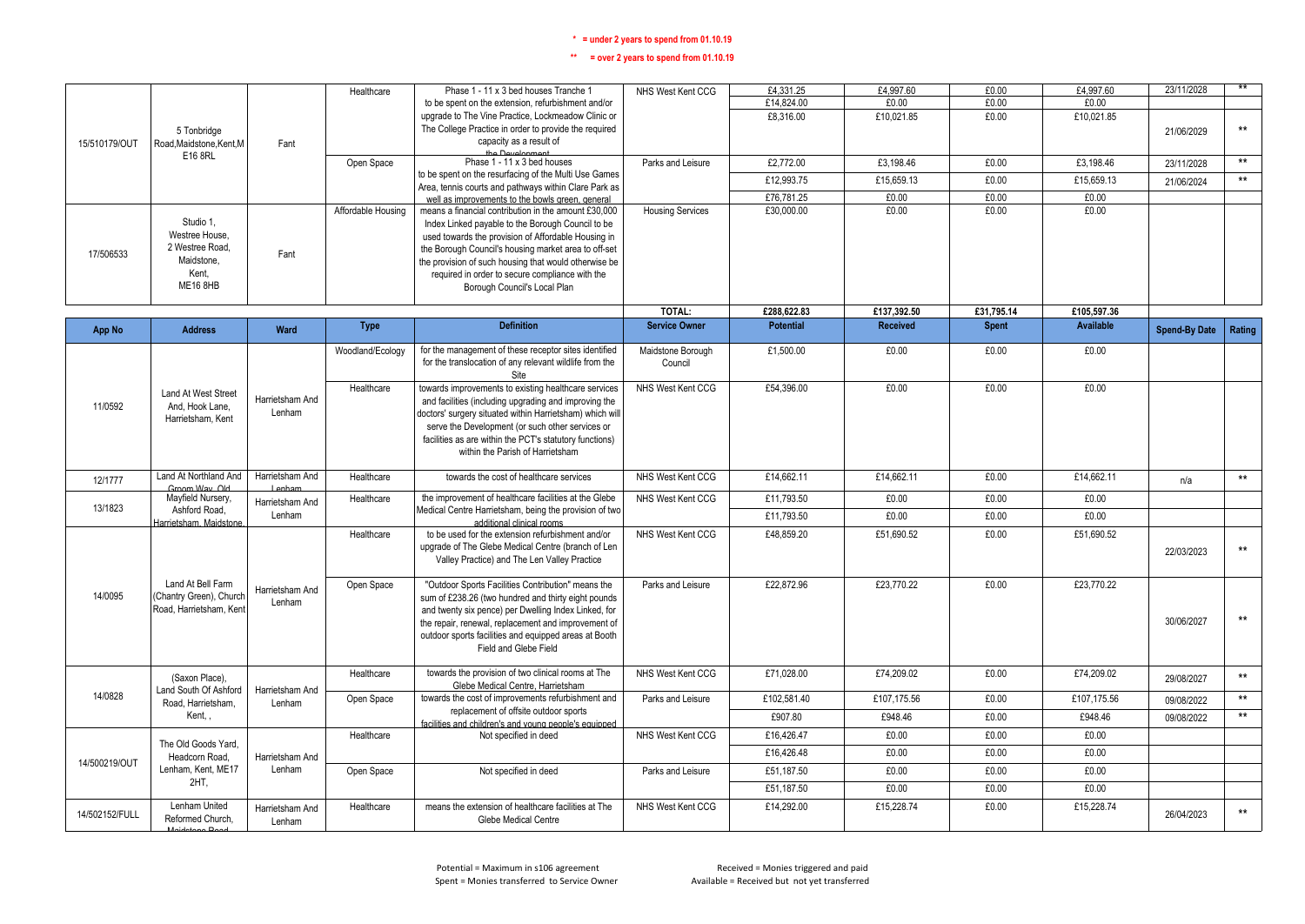|                  | Westwood.Ham                                                             |                           | Healthcare  | to be used by the Borough Council and/or The Board<br>towards extending refurbishing and upgrading of Len<br>Valley Surgery and/or Glebe Medical Practice.                                                                                                                                                                                                                                                                                                                                   | NHS West Kent CCG    | £55,440.00               | £0.00          | £0.00          | £0.00            |                      |              |
|------------------|--------------------------------------------------------------------------|---------------------------|-------------|----------------------------------------------------------------------------------------------------------------------------------------------------------------------------------------------------------------------------------------------------------------------------------------------------------------------------------------------------------------------------------------------------------------------------------------------------------------------------------------------|----------------------|--------------------------|----------------|----------------|------------------|----------------------|--------------|
| 14/502973/FULL   | Lane.Lenham.Kent.ME1<br>7 2LP.                                           | Harrietsham And<br>Lenham | Open Space  | towards the cost of the improvemen.t refurbishment<br>and maintenance of existing offsite areas of open<br>space and equipped play and outdoor sports facilities<br>at William Pitt Field and Play Area and Ham Lane Play<br>Area                                                                                                                                                                                                                                                            | Parks and Leisure    | £69.065.32               | £0.00          | £0.00          | £0.00            |                      |              |
| 14/503411/FULL   | The Paddock.Grove<br>House.Old Ashford<br>Road,Lenham,Kent,ME1<br>7 2PX. | Harrietsham And<br>Lenham | Healthcare  | towards supporting improvements within primary care<br>by way of extension refurbishment and/or upgrade in<br>order to provide the required capacity at a) the Len<br>Valley Practice at Groom Way Lenham Maidstone<br>ME17 2QF and/or b) The Glebe Practice at Church<br>Road Harrietsham ME17 1AP or such other services or<br>facilities as are within NHS Property Services statutory<br>functions in order to provide the required anticipated<br>capacity generated by the Development | NHS West Kent CCG    | £14,796.00               | £16,567.35     | £0.00          | £16,567.35       | 30/07/2023           | $***$        |
|                  |                                                                          |                           | Open Space  | towards the improvement refurbishment and<br>maintenance of the existing area of open space and<br>equipped play and outdoor sport facilities at the playing<br>areas at William Pitt Field and Play Area and/or the<br>Ham Lane Play Area within Lenham Kent or such other<br>open space within a one (1) mile radius of the<br>Development as might reasonably be enjoyed by<br>persons resident in the Development                                                                        | Parks and Leisure    | £18,112.50               | £20,280.90     | £11,093.58     | £9.187.32        | 30/07/2023           | $\star\star$ |
|                  |                                                                          |                           | Healthcare  | means the reconfiguration/refurbishment and upgrade                                                                                                                                                                                                                                                                                                                                                                                                                                          | NHS West Kent CCG    | £23,112.00               | £0.00          | £0.00          | £0.00            |                      |              |
|                  |                                                                          |                           |             | of the Len Valley Practice                                                                                                                                                                                                                                                                                                                                                                                                                                                                   |                      | £23,112.00               | £0.00          | £0.00          | £0.00            |                      |              |
|                  | Land North Of,<br>Old Ashford Road.                                      | Harrietsham And           |             |                                                                                                                                                                                                                                                                                                                                                                                                                                                                                              |                      | £48,168.00<br>£48,168.00 | £0.00<br>£0.00 | £0.00<br>£0.00 | £0.00<br>£0.00   |                      |              |
| 17/500357/HYBRID | Lenham.                                                                  | Lenham                    | Open Space  | towards childrens play facilities, sport pitch &                                                                                                                                                                                                                                                                                                                                                                                                                                             | Parks and Leisure    | £26,256.00               | £0.00          | £0.00          | £0.00            |                      |              |
|                  | Kent                                                                     |                           |             | infrastructure at Ham Lane & William Pitt Field, or if the                                                                                                                                                                                                                                                                                                                                                                                                                                   |                      | £26,256.00               | £0.00          | £0.00          | £0.00            |                      |              |
|                  |                                                                          |                           |             | location is allocated for development, to deliver open                                                                                                                                                                                                                                                                                                                                                                                                                                       |                      | £55,794.00               | £0.00          | £0.00          | £0.00            |                      |              |
|                  |                                                                          |                           |             | space improvements at alternative public open space                                                                                                                                                                                                                                                                                                                                                                                                                                          |                      | £55,794.00               | £0.00          | £0.00          | £0.00            |                      |              |
| 17/502396        | Land East Of Glebe<br>Gardens.<br>Old Ashford Road,<br>Lenham.<br>Kent   | Harrietsham And<br>Lenham | Healthcare  | means primary healthcare at Lenn Valley Practice and<br>The Glebe Medical Centre                                                                                                                                                                                                                                                                                                                                                                                                             | NHS West Kent CCG    | £15,876.00               | £16,493.93     | £0.00          | £16,493.93       | 30/11/2023           | $***$        |
|                  |                                                                          |                           |             |                                                                                                                                                                                                                                                                                                                                                                                                                                                                                              | TOTAL:               | £969,864.24              | £341,026.81    | £11,093.58     | £329,933.23      |                      |              |
| <b>App No</b>    | <b>Address</b>                                                           | Ward                      | <b>Type</b> | <b>Definition</b>                                                                                                                                                                                                                                                                                                                                                                                                                                                                            | <b>Service Owner</b> | <b>Potential</b>         | Received       | <b>Spent</b>   | <b>Available</b> | <b>Spend-By Date</b> | Rating       |
| 12/1949          | (Phase 1) Kent Cottage<br>And Chance Holding,                            | Headcorn                  | Healthcare  | towards the provision of healthcare services and<br>facilities within Headcorn Parish                                                                                                                                                                                                                                                                                                                                                                                                        | NHS West Kent CCG    | £20,484.00               | £21,769.96     | £5,113.00      | £16,656.96       | 31/05/2022           | $\star\star$ |
|                  | Grigg Lane, Headcorn,<br>Kent, TN27 9TD                                  |                           | Open Space  | improvement of outdoor playing fields within the village<br>of Headcorn                                                                                                                                                                                                                                                                                                                                                                                                                      | Parks and Leisure    | £20,000.00               | £21,255.58     | £10,003.11     | £11,252.47       | 31/05/2022           | $\star\star$ |
| 13/1105          | Franks Place and Pulau<br>Brani.<br>Naked Foods Limited.                 | Headcorn                  | Healthcare  | towards the provision of primary healthcare services at<br>the Doctors surgery located in the parish of Headcorn                                                                                                                                                                                                                                                                                                                                                                             | NHS West Kent CCG    | £17,640.00               | £0.00          | £0.00          | £0.00            |                      |              |
|                  | Smarden Road.<br>Headcorn, Ashford,<br>Kent, TN27 9TA                    |                           | Open Space  | towards the improvement, enhancement and renewal<br>of existing play areas and sports pitches located within<br>the parish of Headcorn                                                                                                                                                                                                                                                                                                                                                       | Parks and Leisure    | £22,050.00               | £0.00          | £0.00          | £0.00            |                      |              |
| 13/1822          | Land East Of Chance<br>Holding, (The<br>Hardwicks) Grinn Lane            | Headcorn                  | Healthcare  | provision of healthcare services and facilities at the<br>Headcorn Surgery located within Headcorn Parish                                                                                                                                                                                                                                                                                                                                                                                    | NHS West Kent CCG    | £6,828.00                | £7,662.77      | £0.00          | £7,662.77        | 11/09/2026           | $\star\star$ |
|                  |                                                                          |                           |             |                                                                                                                                                                                                                                                                                                                                                                                                                                                                                              |                      |                          |                |                |                  |                      |              |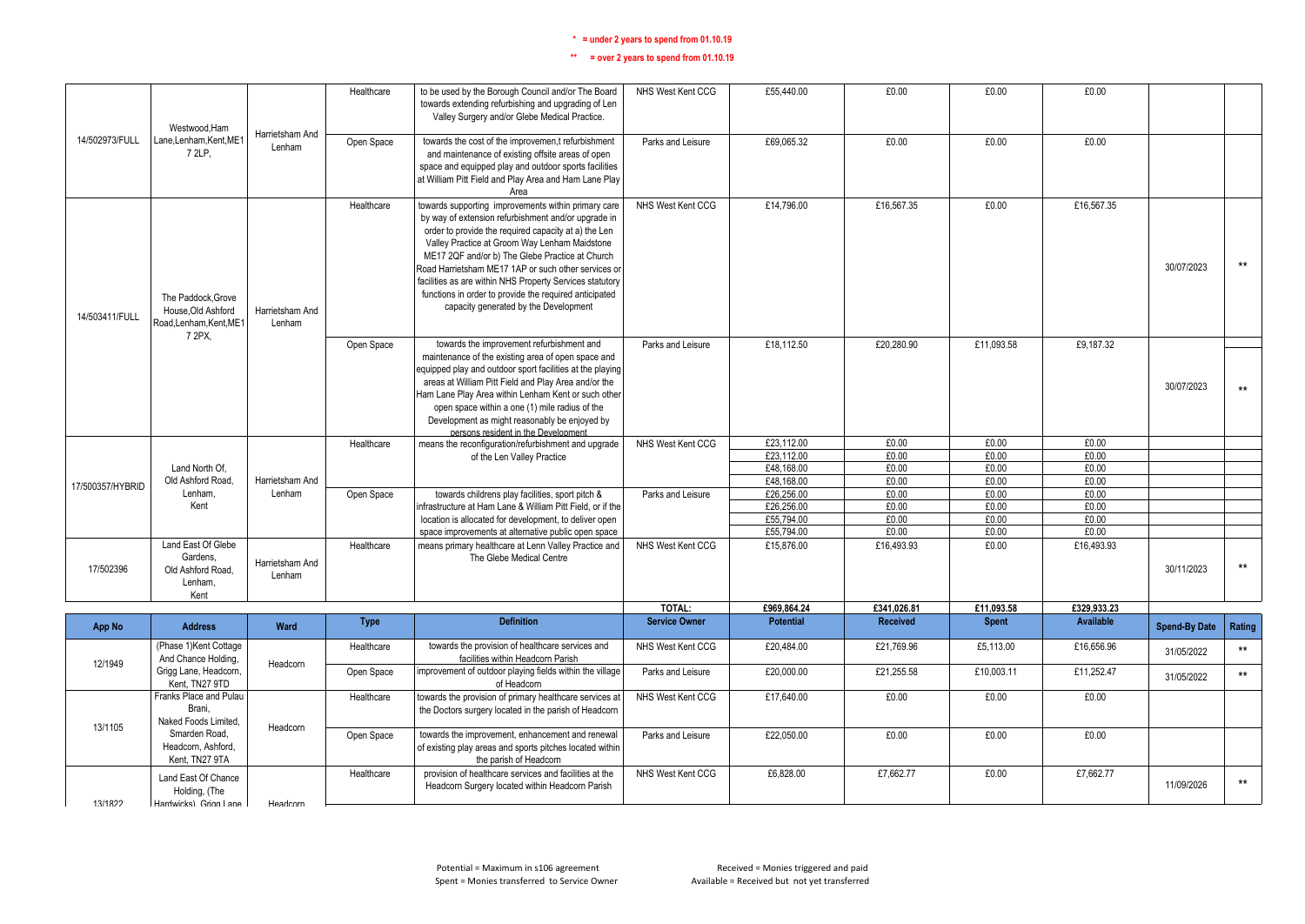| 10/1022          | maruwicks), Grigg Larie,<br>Headcorn, Kent, TN27<br>9TD                                                    | <b>Ineaucom</b> | Open Space         | means the provision of new or the improvement of<br>outdoor playing fields within the village of Headcorn                                                                                                                                                                                                                                                                                                                                                                                                                                                                                                                           | Parks and Leisure       | £7,875.00   | £8,837.77   | £0.00      | £8,837.77   | 11/09/2029 | $**$            |
|------------------|------------------------------------------------------------------------------------------------------------|-----------------|--------------------|-------------------------------------------------------------------------------------------------------------------------------------------------------------------------------------------------------------------------------------------------------------------------------------------------------------------------------------------------------------------------------------------------------------------------------------------------------------------------------------------------------------------------------------------------------------------------------------------------------------------------------------|-------------------------|-------------|-------------|------------|-------------|------------|-----------------|
|                  |                                                                                                            |                 | Healthcare         | provision of healthcare services and facilities at                                                                                                                                                                                                                                                                                                                                                                                                                                                                                                                                                                                  | NHS West Kent CCG       | £6,246.00   | £6,641.27   | £0.00      | £6,641.27   | 02/10/2022 | $\star\star$    |
| 13/1943          | (Phase 2)Land Rear Of<br>The Hardwicks And<br>Elizabeth House, Grigg<br>Lane, Headcorn, Kent, TN           | Headcorn        |                    | Surgery Grigg Lane Headcorn (or such other services<br>or facilities as are within NHSCB (NHS England)'s<br>statutory functions)                                                                                                                                                                                                                                                                                                                                                                                                                                                                                                    | NHS West Kent CCG       | £6,246.00   | £7.009.62   | £0.00      | £7.009.62   | 16/08/2024 | $^{\star\star}$ |
|                  | 27 9TD.                                                                                                    |                 | Open Space         | improvement of the open areas known as Headcorn<br>Recreation Ground Grigg Lane Sports Ground and<br><b>Hoggs Bridge Green Allotments</b>                                                                                                                                                                                                                                                                                                                                                                                                                                                                                           | Parks and Leisure       | £7,860.00   | £8,357.41   | £0.00      | £8,357.41   | 02/10/2022 | $\star\star$    |
| 14/503960/OUT    | (Phase 3) Land East Of<br>Thatch Barn Road And<br>South Of, Lenham Road.<br>Headcorn, Kent, ,              | Headcorn        | Open Space         | provision or improvement of children's play equipment<br>and outdoor sports at Headcorn Recreation Ground                                                                                                                                                                                                                                                                                                                                                                                                                                                                                                                           | Parks and Leisure       | £20,475.00  | £22,509.78  | £0.00      | £22,509.78  | 10/06/2029 | $***$           |
| 14/505162/FULL   | (Kingsbridge) Land To<br>The North Of Lenham<br>Road, Headcorn, Kent,<br>TN27 9TU.                         | Headcorn        | Open Space         | towards improvements (including equipped play)<br>refurbishment and maintenance to Hoggs Bridge<br>Green Play Area to mitigate the impact of the<br>Development                                                                                                                                                                                                                                                                                                                                                                                                                                                                     | Parks and Leisure       | £30,240.00  | £32.488.33  | £30,631.54 | £1.856.79   | 06/09/2027 | $***$           |
| 14/505284/OUT    | <b>Land Between Mill Bank</b><br>Ulcombe Road And<br>Kings<br>Road, Headcorn, Maidsto<br>ne.Kent.TN27 9LD. | Headcorn        | Open Space         | towards Improvements, refurbishment and<br>maintenance of existing and new equipment and<br>facilities at the Hoggs Bridge Green Play Area and<br>Playing Fields, Hoggs Bridge Green Allotments, and<br>Headcorn Recreation Ground and Play Area                                                                                                                                                                                                                                                                                                                                                                                    | Parks and Leisure       | £120,560.00 | £0.00       | £0.00      | £0.00       |            |                 |
| 15/503325/HYBRID | <b>Land Between Mill Bank</b><br>Ulcombe Road & Kings<br>Road.<br>Headcorn.<br>Kent,<br><b>TN27 9LD</b>    | Headcorn        | Open Space         | towards Improvements, refurbishment and<br>maintenance of existing and new equipment and<br>facilities at the Hoggs Bridge Green Play Area and<br>Playing Fields, Hoggs Bridge Green Allotments, and<br>Headcorn Recreation Ground and Play Area                                                                                                                                                                                                                                                                                                                                                                                    | Parks and Leisure       | £548.00     | £0.00       | £0.00      | £0.00       |            |                 |
|                  |                                                                                                            |                 | Affordable Housing | Means the sum of £240,000.00 (two hundred and forty<br>thousand pounds) Index Linked                                                                                                                                                                                                                                                                                                                                                                                                                                                                                                                                                | <b>Housing Services</b> | £240,000.00 | £296,263.74 | £0.00      | £296,263.74 | 06/08/2029 | $***$           |
| 15/505906/FULL   | Grafty Green Garden<br>Centre, Headcorn<br>Road, Grafty                                                    | Headcorn        | Healthcare         | towards the extension, refurbishment or upgrade to the<br>Glebe Medical Centre in Harrietsham as a result of the<br>increase in need arising from the Development                                                                                                                                                                                                                                                                                                                                                                                                                                                                   | NHS West Kent CCG       | £18,864.00  | £23,286.33  | £0.00      | £23,286.33  |            | $***$           |
|                  | Green.Kent.ME17 2AT.                                                                                       |                 | Open Space         | towards the refurbishment, improvement and<br>replacement of the existing play and sports provision<br>within Ulcombe Recreation Ground                                                                                                                                                                                                                                                                                                                                                                                                                                                                                             | Parks and Leisure       | £22,050.00  | £27,219.23  | £0.00      | £27,219.23  | 06/08/2024 | $***$           |
| 16/504892/FULL   | Headcorn Hall.<br>Biddenden Road.<br>Headcorn.<br>Kent                                                     | Headcorn        | Affordable Housing | means such amount as has been reasonably and<br>properly assessed and approved by the Council<br>following the submission and assessment of the<br>Viability Reassessment by the Council as payable by<br>the Owner to the Council towards offsite affordable<br>housing provision within the Borough means the sum<br>of £2,075,273 being the monetary equivalent of the<br>number of Affordable Dwellings that should have but<br>for a viability assessment exercise in February 2017<br>been provided in the Development (i.e. 40% of the total<br>number of Residential Units approved pursuant to the<br>Planning Permission) | <b>Housing Services</b> | £0.01       | £0.00       | £0.00      | £0.00       |            |                 |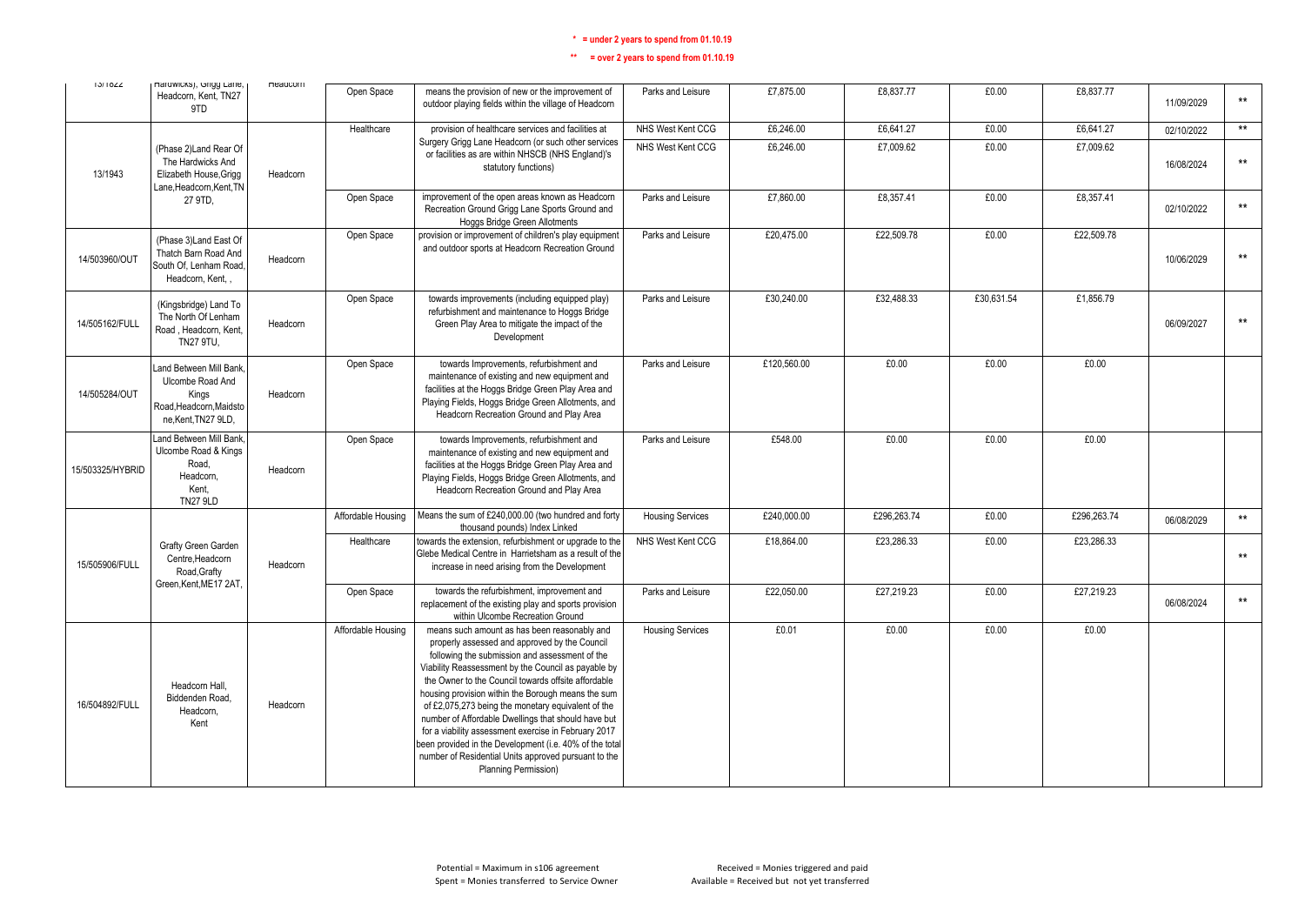| 16/507035/FULL | Gibbs Hill Farm.<br>Grigg Lane,<br>Headcorn.<br>Kent,<br><b>TN27 9LY</b>                                         | Headcorn | Healthcare  | means Headcorn Surgery                                                                                                                                                     | NHS West Kent CCG    | £39.060.00       | £0.00       | £0.00        | £0.00       |                      |        |
|----------------|------------------------------------------------------------------------------------------------------------------|----------|-------------|----------------------------------------------------------------------------------------------------------------------------------------------------------------------------|----------------------|------------------|-------------|--------------|-------------|----------------------|--------|
|                |                                                                                                                  |          |             |                                                                                                                                                                            | TOTAL:               | £607.026.01      | £483.301.79 | £45,747.65   | £437.554.14 |                      |        |
| App No         | <b>Address</b>                                                                                                   | Ward     | <b>Type</b> | <b>Definition</b>                                                                                                                                                          | <b>Service Owner</b> | <b>Potential</b> | Received    | <b>Spent</b> | Available   | <b>Spend-By Date</b> | Rating |
| 10/0485        | Former Horticultural Unit<br>Hadlow College,<br>Oakwood Park.<br>Tonbridge Road,<br>Maidstone, Kent, ME16<br>8AW | Heath    | Open Space  | No spend details in deed                                                                                                                                                   | Parks and Leisure    | £80.556.18       | £80.556.18  | £0.00        | £80.556.18  | 08/08/2024           | $***$  |
|                |                                                                                                                  |          | Healthcare  | towards improvements to existing and new healthcare                                                                                                                        | NHS West Kent CCG    | £13,258.12       | £13,258.12  | £0.00        | £13,258.12  | 04/02/2023           | $***$  |
|                | Land Off, Marigold Way,                                                                                          |          |             | services and facilities (including upgrading and<br>improving the doctors surgeries which will serve the<br>Development within a two mile<br>radius of the Site)           |                      | £13.258.12       | £13.258.12  | £0.00        | £13,258.12  | 04/02/2023           | $***$  |
| 12/1749        | Maidstone, Kent                                                                                                  | Heath    | Open Space  | towards repairing, improving and enhancing existing                                                                                                                        | Parks and Leisure    | £32,224.60       | £32,224.60  | £12,977.00   | £19,247.60  | 04/02/2026           | $***$  |
|                |                                                                                                                  |          |             | facilities within a 1 ( one) mile radius of the Site<br>including improving the existing playing field and<br>children's play area located adjacent to the<br>Development. |                      | £32.224.60       | £32,224.60  | £0.00        | £32,224.60  | 04/02/2026           | $***$  |
|                |                                                                                                                  |          | Healthcare  | extensions and works to the local medical surgeries;                                                                                                                       | NHS West Kent CCG    | £63,180.00       | £78,548.11  | £0.00        | £78.548.11  | 12/04/2023           | $***$  |
| 13/1702        | (Orchard Fields) Land<br>West Of, Hermitage<br>Lane, Maidstone, Kent,                                            | Heath    |             | barming surgery, blackthorn medical centre, Aylesford<br>medical practice and allingotn park surgery                                                                       |                      | £63.180.00       | £0.00       | £0.00        | £0.00       |                      |        |
|                | <b>ME16 9NP.</b>                                                                                                 |          | Open Space  | towards the costs of maintaining and improving local                                                                                                                       | Parks and Leisure    | £20,000.00       | £0.00       | £0.00        | £0.00       |                      |        |
|                |                                                                                                                  |          |             | sports facilities at Barming Heath and Gatland Lane                                                                                                                        |                      | £110.000.00      | £0.00       | £0.00        | £0.00       |                      |        |
|                |                                                                                                                  |          |             | Maidstone                                                                                                                                                                  |                      | £40,000.00       | £0.00       | £0.00        | £0.00       |                      |        |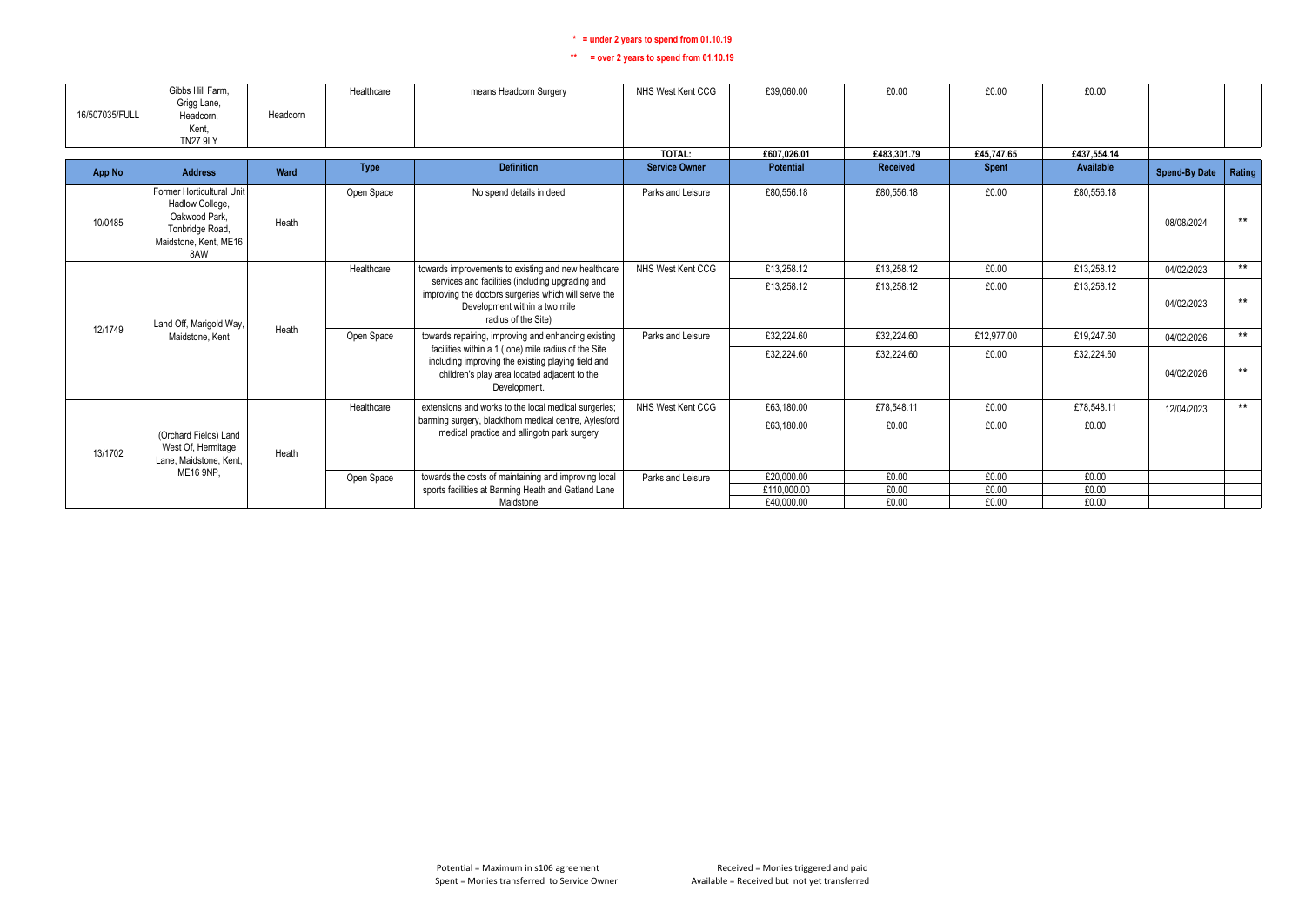|                |                             |       | Healthcare | towards improvements to health care provision in the                                                        | NHS West Kent CCG | £77,079.60    | £84,385.02  | £0.00      | £84,385.02  | 12/04/2024 | $**$         |
|----------------|-----------------------------|-------|------------|-------------------------------------------------------------------------------------------------------------|-------------------|---------------|-------------|------------|-------------|------------|--------------|
|                |                             |       |            | locality of the Development and in particular Blackthorn                                                    |                   | £77,079.60    | £0.00       | £0.00      | £0.00       |            |              |
|                |                             |       |            | Medical Practice, Allington park Surgery' Aylesford                                                         |                   | £50,122.80    | £0.00       | £0.00      | £0.00       |            |              |
|                |                             |       |            | Medical Practice, Brewer Street Surgery;                                                                    |                   | £50,122.80    | £0.00       | £0.00      | £0.00       |            |              |
|                |                             |       |            |                                                                                                             |                   | £53,492.40    | £0.00       | £0.00      | £0.00       |            |              |
|                |                             |       |            |                                                                                                             |                   | £53,492.40    | £0.00       | £0.00      | £0.00       |            |              |
|                |                             |       |            |                                                                                                             |                   | £29,905.20    | £0.00       | £0.00      | £0.00       |            |              |
|                |                             |       |            |                                                                                                             |                   | £29,905.20    | £0.00       | £0.00      | £0.00       |            |              |
|                | (Hermitage Park),           |       | Open Space | towards the cost of improvements refurbishment and                                                          | Parks and Leisure | £5,950.00     | £0.00       | £0.00      | £0.00       |            |              |
|                | Land To The East Of.        |       |            | replacement of facilities (including play equipment and                                                     |                   |               |             |            |             |            |              |
| 13/1749        | Hermitage Lane,             | Heath |            | play areas ground works and facilities) at Giddyhorn                                                        |                   |               |             |            |             |            |              |
|                | Maidstone, Kent             |       |            | Lane                                                                                                        |                   |               |             |            |             |            |              |
|                |                             |       |            |                                                                                                             |                   | £5,950.00     | £0.00       | £0.00      | £0.00       |            |              |
|                |                             |       |            |                                                                                                             |                   | £6,350.00     | £0.00       | £0.00      | £0.00       |            |              |
|                |                             |       |            |                                                                                                             |                   | £6,350.00     | £0.00       | £0.00      | £0.00       |            |              |
|                |                             |       |            |                                                                                                             |                   | £3,550.00     | £0.00       | £0.00      | £0.00       |            |              |
|                |                             |       |            |                                                                                                             |                   | £3,550.00     | £0.00       | £0.00      | £0.00       |            |              |
|                |                             |       |            |                                                                                                             |                   | £9,150.00     | £10,017.21  | £0.00      | £10,017.21  | 12/04/2029 | $***$        |
|                |                             |       |            |                                                                                                             |                   | £9,150.00     | £0.00       | £0.00      | £0.00       |            |              |
|                |                             |       | Healthcare | towards the improvement (refurbishment and                                                                  | NHS West Kent CCG | £33.696.00    | £0.00       | £0.00      | £0.00       |            |              |
|                | Land South West Of,         |       |            | reconfiguration) of healthcare facilities at Barming                                                        |                   | £33,696.00    | £0.00       | £0.00      | £0.00       |            |              |
| 13/2079        | Oakapple Lane,              | Heath |            | Medical Practice                                                                                            |                   |               |             |            |             |            |              |
|                | Maidstone, Kent             |       | Open Space | towards the costs of maintaining improving and<br>enhancing the Off Site Open Space                         | Parks and Leisure | £34,249.60    | £0.00       | £0.00      | £0.00       |            |              |
|                | Land At Oakapple Lane       |       | Open Space | improvement, refurbishment and maintenance of                                                               | Parks and Leisure | £10,867.50    | £10,867.50  | £0.00      | £10,867.50  |            |              |
| 14/500412/FULL | And, Hermitage              | Heath |            | existing parks and areas of open space, equipped play                                                       |                   |               |             |            |             | 08/06/2022 | $\star\star$ |
|                | Lane, Maidstone, Kent       |       |            | and outdoor sports facilities within a one mile radius of                                                   |                   |               |             |            |             |            |              |
|                |                             |       |            | the Land                                                                                                    |                   |               |             |            |             |            |              |
|                |                             |       | Healthcare | means the extension refurbishment and/or upgrade to<br>provide capacity to accommodate the occupiers of the | NHS West Kent CCG | £7,610.40     | £0.00       | £0.00      | £0.00       |            |              |
|                |                             |       |            | Development at:                                                                                             |                   | £7.610.40     | £0.00       | £0.00      | £0.00       |            |              |
|                |                             |       |            | <b>College Practice Barming</b>                                                                             |                   |               |             |            |             |            |              |
|                |                             |       |            | <b>Blackthome Medical Centre</b>                                                                            |                   |               |             |            |             |            |              |
|                |                             |       |            | Allington Clinic                                                                                            |                   |               |             |            |             |            |              |
|                |                             |       |            | Allington Park Surgery OR                                                                                   |                   |               |             |            |             |            |              |
|                |                             |       | Open Space | to be used for the Open Space Facilities - Barming                                                          | Parks and Leisure | £22,440.00    | £0.00       | £0.00      | £0.00       |            |              |
|                |                             |       |            | Heath - towards planting to encourage biodiversity,                                                         |                   | £22,440.00    | £0.00       | £0.00      | £0.00       |            |              |
|                | Springwood Road Staff       |       |            | improvements to the play area. Signage to link and                                                          |                   |               |             |            |             |            |              |
| 15/502970      | Accommodation               | Heath |            | signpost the trail to open spaces for Tarragon Road to                                                      |                   |               |             |            |             |            |              |
|                | Campus,<br>Springwood Road, |       |            | <b>Barming Heath</b>                                                                                        |                   |               |             |            |             |            |              |
|                | Barming                     |       |            | Closed churchyard at Oakapple Lane - towards                                                                |                   |               |             |            |             |            |              |
|                |                             |       |            | improved access and safety works on site                                                                    |                   |               |             |            |             |            |              |
|                |                             |       |            | St Andrew's Park - towards amenity grass, increase                                                          |                   |               |             |            |             |            |              |
|                |                             |       |            | planting to re-wild areas of amenity grass, grass to                                                        |                   |               |             |            |             |            |              |
|                |                             |       |            | open space to increase biodiversity, continue the trails                                                    |                   |               |             |            |             |            |              |
|                |                             |       |            | signage to link open space for differing purposes                                                           |                   |               |             |            |             |            |              |
|                |                             |       |            |                                                                                                             |                   |               |             |            |             |            |              |
|                |                             |       |            |                                                                                                             |                   |               |             |            |             |            |              |
|                |                             |       |            |                                                                                                             |                   |               |             |            |             |            |              |
|                |                             |       |            |                                                                                                             | TOTAL:            | £1,111,691.52 | £355,339.46 | £12,977.00 | £342.362.46 |            |              |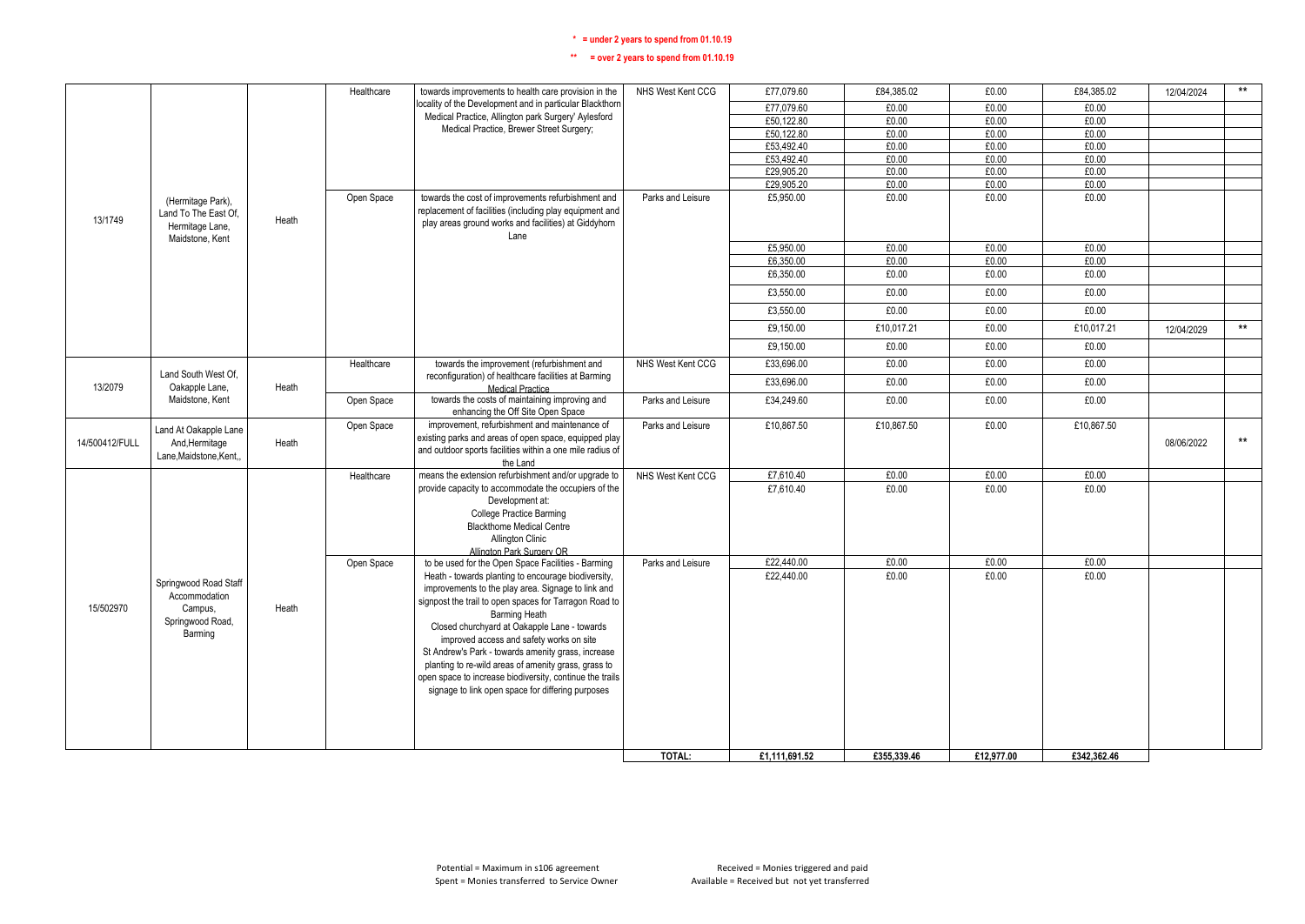| App No         | <b>Address</b>                                                                | Ward               | <b>Type</b>        | <b>Definition</b>                                                                                                                                                                                                                                                                                                              | <b>Service Owner</b>         | <b>Potential</b> | <b>Received</b> | <b>Spent</b> | Available   | <b>Spend-By Date</b> | Rating          |
|----------------|-------------------------------------------------------------------------------|--------------------|--------------------|--------------------------------------------------------------------------------------------------------------------------------------------------------------------------------------------------------------------------------------------------------------------------------------------------------------------------------|------------------------------|------------------|-----------------|--------------|-------------|----------------------|-----------------|
|                | Kent Music School.                                                            |                    | Healthcare         | improvements to the existing healthcare facilities to the<br>surgery sited at King Street Maidstone                                                                                                                                                                                                                            | NHS West Kent CCG            | £21.240.00       | £21.240.00      | £3,142.00    | £18,098,00  | 09/01/2018           | $\star$         |
| 10/0594        | Astley House, Hastings<br>Road, Maidstone, Kent.<br><b>ME157SG</b>            | <b>High Street</b> | Open Space         | improvements to the play area currently sited within<br>Mote Park Maidstone Kent and then any unexpended<br>sums on improvements to the Len Valley Nature<br>Reserve Maidstone                                                                                                                                                 | Parks and Leisure            | £39,554.79       | £39,554.79      | £0.00        | £39,554.79  | 09/01/2023           | $***$           |
| 11/2108        | The Old School, 92A<br>Melville Road,<br>Maidstone, Kent                      | <b>High Street</b> | Healthcare         | improving healthcare facilities (by redevelopment<br>refurbishment or upgrade) at all or any one of the<br>following medical centres namely Marsham Street St<br>Lukes Medical CentreHolland RoadBrewer Street and<br>Grove Park and within ten years of First Occupation of<br>the last Dwelling comprised in the Development | NHS West Kent CCG            | £3.634.18        | £3.634.18       | £0.00        | £3.634.18   | 29/05/2025           | $***$           |
| 12/0590        | Land At Depot Site,<br>George Street,<br>Maidstone, Kent, ME15<br>6NX         | <b>High Street</b> | Open Space         | for the enhancement maintenance and repair and<br>renewal of the Open Space in the following order of<br>attention: firstly Collis Millennium Green secondly<br>South Park and thirdly Mote Park and within ten years<br>of its payment by the Owner to the Council                                                            | Parks and Leisure            | £52,030.75       | £52,030.75      | £16,334.00   | £35,696.75  | 20/02/2023           | $***$           |
|                | Faith House, 2, St Faiths                                                     |                    | Healthcare         | towards the extension refurbishment and upgrade of<br>doctors' surgeries with a two mile radius of the Land                                                                                                                                                                                                                    | NHS West Kent CCG            | £8,280.00        | £0.00           | £0.00        | £0.00       |                      |                 |
| 12/1608        | Street, Maidstone, Kent.<br><b>ME14 1LL</b>                                   | <b>High Street</b> | Open Space         | towards the enhancing maintaining repairing and<br>renewing of firstly Whatman Park and secondly any<br>play areas and green spaces within a one mile radius<br>of the Development                                                                                                                                             | Parks and Leisure            | £20.475.00       | £0.00           | £0.00        | £0.00       |                      |                 |
| 14/505005/FULL | 59 - 71 King Street,<br>Maidstone, Kent, ME14                                 |                    | Affordable Housing | 'Affordable Housing Contribution" the sum of £565,177<br>(Five Hundred and Sixty-five Thousand One Hundred<br>and Seventy-seven pounds) to be paid by the Owner<br>towards the provision of Off-Site Affordable Housing;                                                                                                       | <b>Housing Services</b>      | £565.177.00      | £565.177.00     | £0.00        | £565.177.00 | 25/05/2022           | $^{\star\star}$ |
|                | 1BG,                                                                          | <b>High Street</b> | Affordable Housing | On the Affordable Housing Contribution index due<br>between the quarter preceding the date of this<br>Agreement and the quarter preceding the date of<br>payment of the contribution to the Council or County<br>Council as the case may be:                                                                                   | Maidstone Borough<br>Council | £37.678.47       | £37.678.47      | £0.00        | £37,678.47  | 31/07/2022           | $***$           |
| 15/500334/FULL | Stone Court Hotel, 28<br>Lower Stone Street.<br>Maidstone, Kent, ME15<br>6LX, | <b>High Street</b> | Open Space         | to improve the Carriage Museum Garden, Mill Street<br>Maidstone and or the Amphitheatre adjacent to<br>Dulwich House, College Road Maidstone through<br>grounds maintenance, tree works, shrub and bed<br>planting and improvements.                                                                                           | Parks and Leisure            | £22.050.00       | £0.00           | £0.00        | £0.00       |                      |                 |
| 15/502154/FULL | 19 - 21 Albion<br>Place, Maidstone, Kent, M<br>E14 5DY,                       | <b>High Street</b> | Open Space         | for the improvement of the nearby Trinity Gardens                                                                                                                                                                                                                                                                              | Parks and Leisure            | £22.050.00       | £0.00           | £0.00        | £0.00       |                      |                 |
| 15/502916/FULL | British Queen, 7 - 8<br>Square Hill, Maidstone.<br>Kent. ME15 7TJ.            | <b>High Street</b> | Open Space         | towards the enhancement, maintenance, and<br>improvement of the River Len Nature Reserve which is<br>local to the Development                                                                                                                                                                                                  | Parks and Leisure            | £11,025.00       | £11,801.41      | £0.00        | £11,801.41  | 25/01/2023           | $**$            |
| 15/502916/FULL | British Queen, 7 - 8<br>Square Hill, Maidstone.<br>Kent, ME15 7TJ,            | <b>High Street</b> | Open Space         | towards the enhancement, maintenance, and<br>improvement of the River Len Nature Reserve which is<br>local to the Development                                                                                                                                                                                                  | Parks and Leisure            | £11.025.00       | £11.801.41      | £0.00        | £11.801.41  | 25/01/2023           | $***$           |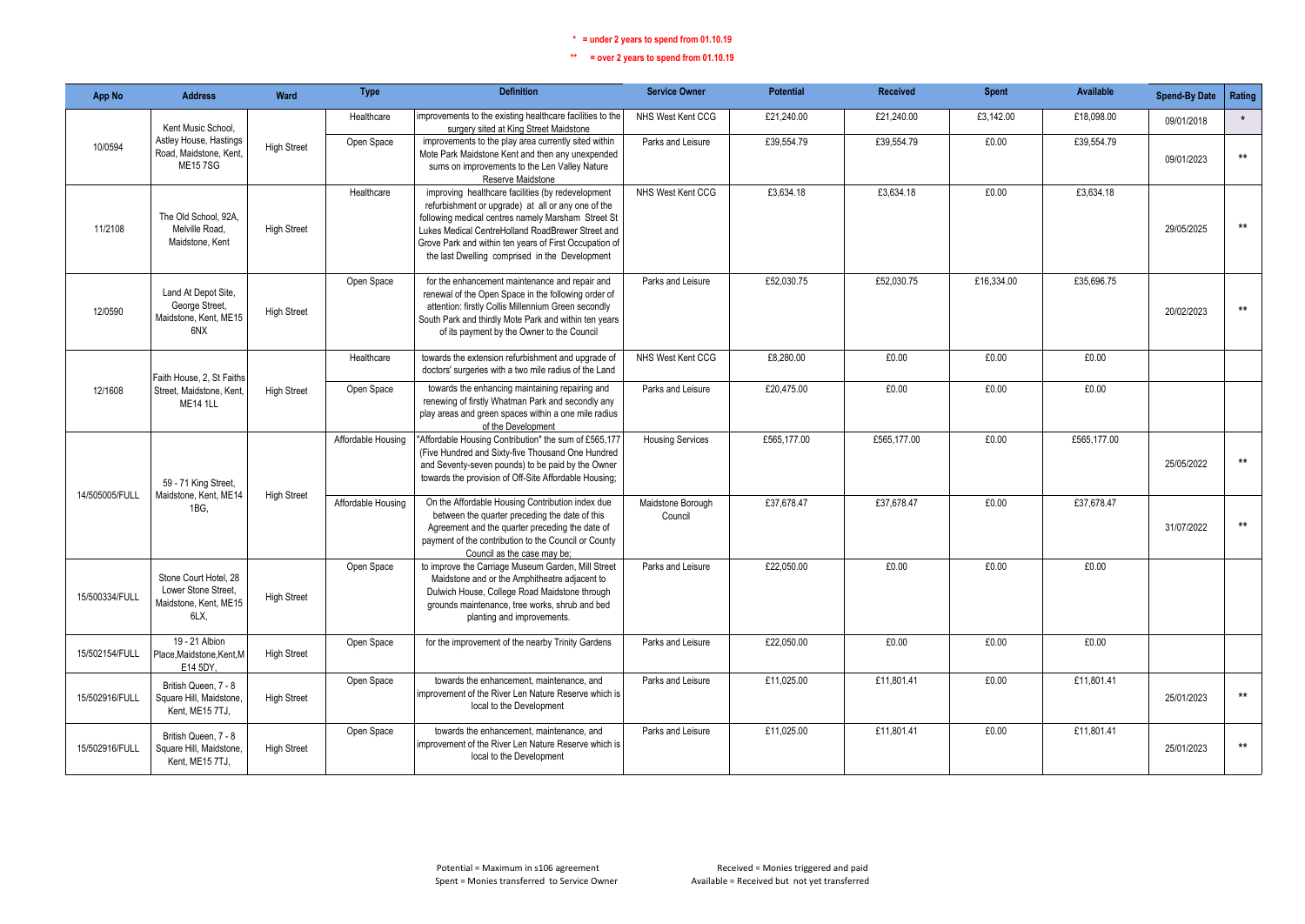| 15/506036/FULL | 105 Week Street.<br>Maidstone, Kent, ME14<br>1RB.                             | <b>High Street</b> | Open Space         | towards the refurbishment and replacement of the play<br>area compound and equipment contained within the<br>Camden Street Play Area, along with any amenity as<br>required, to ensure that it can continue to provide for<br>residents, payable by the Owner to the Borough<br>Council                                                                                                                                                                                                                                                        | Parks and Leisure       | £17,325.00  | £0.00      | £0.00     | £0.00      |            |       |
|----------------|-------------------------------------------------------------------------------|--------------------|--------------------|------------------------------------------------------------------------------------------------------------------------------------------------------------------------------------------------------------------------------------------------------------------------------------------------------------------------------------------------------------------------------------------------------------------------------------------------------------------------------------------------------------------------------------------------|-------------------------|-------------|------------|-----------|------------|------------|-------|
| 15/510396/FULL | Miller House 43 - 51<br>Lower Stone<br>Street, Maidstone, Kent, M<br>E15 6GB. | <b>High Street</b> | Open Space         | towards 1) improvements maintenance and/or<br>enhancement of the natural and semi-natural areas<br>and amenity green space at Archbishops Palace,<br>Maidstone and/or 2) improvements and/or<br>maintenance of natural and semi-natural area at Mill<br>Pond Maidstone or such other improvement<br>refurbishment enhancement renewal and/or<br>maintenance of such other green space amenity<br>and/or play areas within a one (1) mile radius of the<br>Development as might reasonably be enjoyed by<br>persons resident in the development | Parks and Leisure       | £18,900.00  | £18,900.00 | £7.070.00 | £11.830.00 |            | $***$ |
| 16/502602/FULL | 27-37 ,Lower Stone<br>Street, Maidstone, Kent, M<br>E15 6LH                   | <b>High Street</b> | Healthcare         | extension or refurbishment of the five surgeries within<br>a radius of 0.7 miles                                                                                                                                                                                                                                                                                                                                                                                                                                                               | NHS West Kent CCG       | £8,784.00   | £0.00      | £0.00     | £0.00      |            |       |
| 16/505425/FULL | Wrens Cross, Upper<br>Stone Street.<br>Maidstone ME15 6HJ                     | <b>High Street</b> | Open Space         | improvements at the Millennium River Park,<br>specifically on improvements to its infrastructure<br>including but not limited to signage/directional signage,<br>benches, planting/shrubs/bedding<br>plants and interpretational boards                                                                                                                                                                                                                                                                                                        | Parks and Leisure       | £37,000.00  | £41,429.58 | £0.00     | £41,429.58 | 13/07/2028 | $***$ |
| 16/507464/FULL | 34C Gabriels Hill.<br>Maidstone.<br>Kent.<br><b>ME15 6JJ</b>                  | <b>High Street</b> | Affordable Housing | provision of affordable housing within the Borough of<br>Maidstone and a) affordable housing means social<br>rented or affordable rented housing provided to eligible<br>households whose needs are not met by the open<br>market for housing as defined in the National Planning<br>Policy Framework of March 2012 or as it may<br>subsequently be amended replaced or updated                                                                                                                                                                | <b>Housing Services</b> | £35,706.35  | £0.00      | £0.00     | £0.00      |            |       |
|                |                                                                               |                    | Affordable Housing | The Borough Council shall use the Off-Site Social<br>Housing Contribution towards the provision of<br>affordable housing within the Borough of Maidstone                                                                                                                                                                                                                                                                                                                                                                                       | <b>Housing Services</b> | £205,481.00 | £0.00      | £0.00     | £0.00      |            |       |
| 17/500623/FULL | 27 - 37 Lower Stone<br>Street, Maidstone, Kent, M<br>E15 6LH.                 | <b>High Street</b> | Healthcare         | towards NHS Healthcare facilities the local primary<br>care hub and cluster serving the Development as set<br>out in the primary care<br>development strategy for Maidstone (which for the<br>avoidance of doubt may include professional and other<br>fees and investigative works and studies reasonably<br>incurred and/or undertaken by NHS West Kent CCG)                                                                                                                                                                                 | NHS West Kent CCG       | £11,160.00  | £0.00      | £0.00     | £0.00      |            |       |
| 17/504428/FULL | Maidstone Borough<br>Council Car Park, Corner<br>Of Union Street, Queen       | <b>High Street</b> | Healthcare         | for the NHS Healthcare Facilities for the mitigation<br>requirements of the Development by investing in one<br>or more of the following practices Albion Street<br>Surgery, Bower Mount and Brewer Street Surgery                                                                                                                                                                                                                                                                                                                              | NHS West Kent CCG       | £29,304.00  | £28,309.11 | £0.00     | £28,309.11 | 05/11/2023 | $***$ |
|                | Anne<br>Road, Maidstone, Kent                                                 |                    | Open Space         | provision or enhancement of open space at Brenchley<br>Gardens and Brewer Street Graveyard                                                                                                                                                                                                                                                                                                                                                                                                                                                     | Parks and Leisure       | £74,025.00  | £71,511.81 | £0.00     | £71,511.81 | 05/11/2023 | $***$ |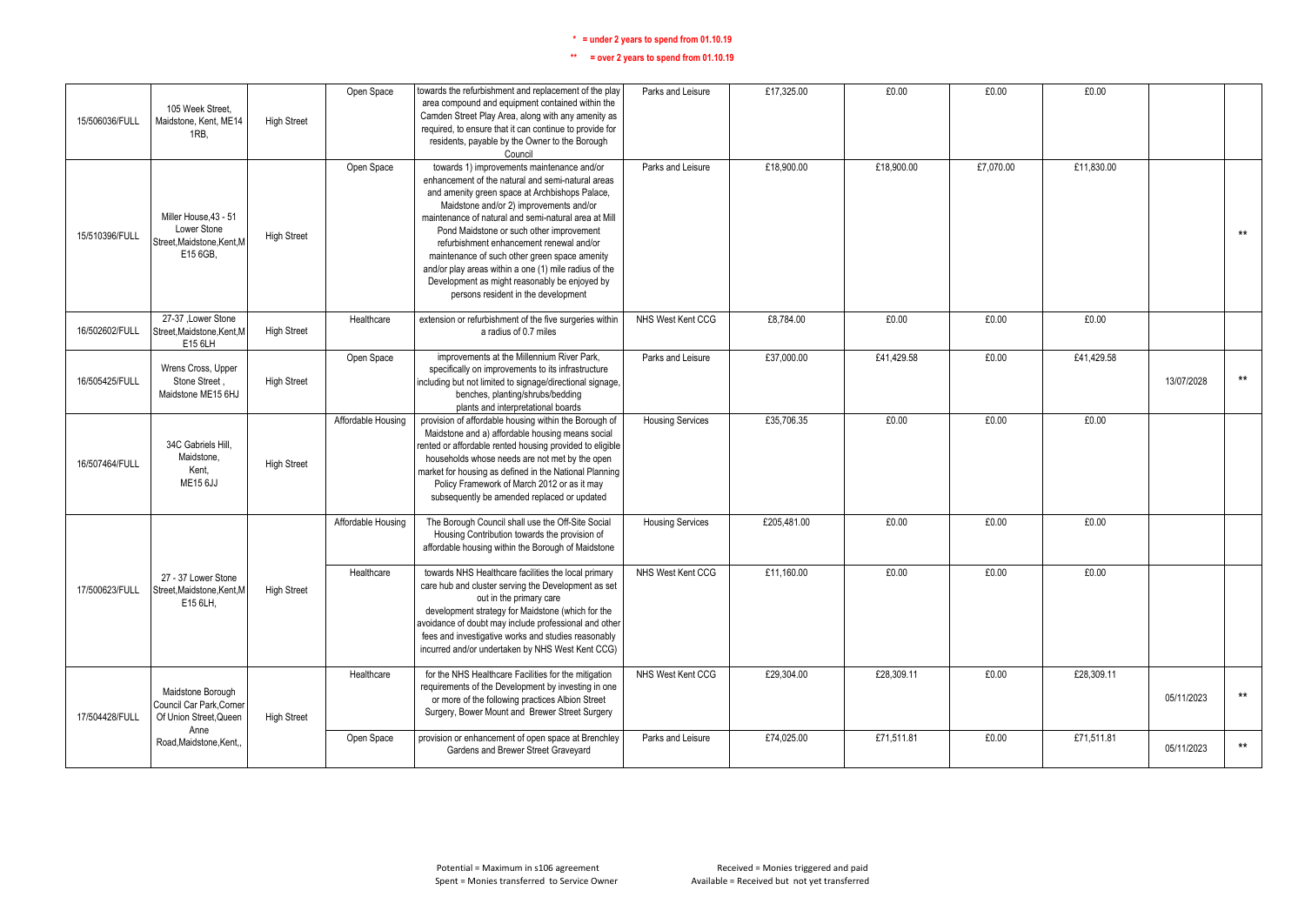| 17/504632/FULL | Land At Brunswick<br>Street, Maidstone, Kent,                           | <b>High Street</b>    | Healthcare         | for the NHS Healthcare Facilities mitigation<br>requirements of the Development by investing in one<br>or more of the following practices Albion Street<br>Surgery, Allington Clinic, Bower Mount and Brewer<br>Street Surgery (which for the avoidance of doubt may<br>include professional and other fees and investigative<br>works and studies reasonably incurred and/or<br>undertaken by NHS West Kent CCG) | NHS West Kent CCG       | £28,872.00       | £27,891.78      | £0.00        | £27,891.78       | 05/11/2023           | $***$           |
|----------------|-------------------------------------------------------------------------|-----------------------|--------------------|-------------------------------------------------------------------------------------------------------------------------------------------------------------------------------------------------------------------------------------------------------------------------------------------------------------------------------------------------------------------------------------------------------------------|-------------------------|------------------|-----------------|--------------|------------------|----------------------|-----------------|
|                |                                                                         |                       | Open Space         | towards the provision or enhancement of open space<br>at River Lenn corridor, Square Rose Garden, Collis<br>Millennium Green and Amphitheatre (which for the<br>avoidance of doubt may include professional and other<br>fees and investigative works and studies reasonably<br>incurred and/or undertaken by the Council                                                                                         | Parks and Leisure       | £74.025.00       | £71.511.81      | £0.00        | £71.511.81       | 05/11/2023           | $\star\star$    |
| 18/501414/FULL | Kent House, Romney<br>Place, Maidstone, Kent.<br><b>ME15 6LA</b>        | <b>High Street</b>    | Affordable Housing | towards the affordable housing facilities or for other<br>such purposes for the benefit of the development                                                                                                                                                                                                                                                                                                        | <b>Housing Services</b> | £33,206.83       | £33.206.83      | £0.00        | £33.206.83       | 27/09/2023           | $\star\star$    |
|                | 27 - 37 Lower Stone                                                     |                       | Affordable Housing | means the sum of £273,685 Index Linked towards the                                                                                                                                                                                                                                                                                                                                                                | <b>Housing Services</b> | £136,842.50      | £0.00           | £0.00        | £0.00            |                      |                 |
| 18/501647      | Street.<br>Maidstone.                                                   | <b>High Street</b>    |                    | provision of Affordable Housing within the Borough of                                                                                                                                                                                                                                                                                                                                                             |                         | £136,842.50      | £0.00           | £0.00        | £0.00            |                      |                 |
|                | Kent.                                                                   |                       | Open Space         | towards the provision of the Open Space Facilities                                                                                                                                                                                                                                                                                                                                                                | Parks and Leisure       | £50,400.00       | £0.00           | £0.00        | £0.00            |                      |                 |
|                |                                                                         |                       |                    |                                                                                                                                                                                                                                                                                                                                                                                                                   | TOTAL:                  | £1,712,094.37    | £1,035,678.93   | £26,546.00   | £1,009,132.93    |                      |                 |
| <b>App No</b>  | <b>Address</b>                                                          | Ward                  | <b>Type</b>        | <b>Definition</b>                                                                                                                                                                                                                                                                                                                                                                                                 | <b>Service Owner</b>    | <b>Potential</b> | <b>Received</b> | <b>Spent</b> | <b>Available</b> | <b>Spend-By Date</b> | Rating          |
| 12/2046        | Ledian Farm, Upper<br>Street, Leeds,<br>Maidstone, Kent, ME17<br>1RZ    | Leeds                 | Healthcare         | towards provision of improvement and enhancement of<br>the doctors' surgery situated at The Orchard Surgery<br>Horseshoes Lane Langley Maidstone Kent                                                                                                                                                                                                                                                             | NHS West Kent CCG       | £49,320.00       | £0.00           | £0.00        | £0.00            |                      |                 |
| 13/0723        | Ledian Farm, Upper<br>Street, Leeds,                                    | Leeds                 | Healthcare         | to use to address the demand on the most immediate<br>local surgery premises at The Orchard Practice,<br>Horseshoes Lane, Langley.                                                                                                                                                                                                                                                                                | NHS West Kent CCG       | £38,664.00       | £0.00           | £0.00        | £0.00            |                      |                 |
|                | Maidstone, Kent, ME17<br>1RZ                                            |                       | Open Space         | enhancement, maintenance and renewal of green<br>space amenity and play area facilities within a 1 mile<br>radius                                                                                                                                                                                                                                                                                                 | Parks and Leisure       | £22.050.00       | £0.00           | £0.00        | £0.00            |                      |                 |
|                |                                                                         |                       |                    |                                                                                                                                                                                                                                                                                                                                                                                                                   | TOTAL:                  | £110.034.00      | £0.00           | £0.00        | £0.00            |                      |                 |
| <b>App No</b>  | <b>Address</b>                                                          | Ward                  | <b>Type</b>        | <b>Definition</b>                                                                                                                                                                                                                                                                                                                                                                                                 | <b>Service Owner</b>    | <b>Potential</b> | <b>Received</b> | Spent        | <b>Available</b> | <b>Spend-By Date</b> | Rating          |
| 16/500014/OUT  | Land West Of 73, Haste<br>Hill Road, Boughton<br>Monchelsea, Kent, ME17 | Loose                 | Healthcare         | towards the improvement of the Orchard Medical<br>Practice, Stockett Lane Surgery, the Mote Medical<br>Practice or the Boughton Lane Surgery where the<br>Occupiers of the Development can reasonably be<br>expected to register as patients                                                                                                                                                                      | NHS West Kent CCG       | £9,266.40        | £10.029.17      | £0.00        | £10,029.17       | 10/07/2023           | $\star\star$    |
|                | 4LN.                                                                    |                       | Open Space         | for the improvement of the play area at the King<br>George V Playing Field, Walnut Tree Avenue, Loose,<br>Kent                                                                                                                                                                                                                                                                                                    | Parks and Leisure       | £17,325.00       | £18,751.13      | £0.00        | £18,751.13       | 10/07/2028           | $***$           |
|                |                                                                         |                       |                    |                                                                                                                                                                                                                                                                                                                                                                                                                   | TOTAL:                  | £26,591.40       | £28,780.30      | £0.00        | £28,780.30       |                      |                 |
| App No         | <b>Address</b>                                                          | Ward                  | <b>Type</b>        | <b>Definition</b>                                                                                                                                                                                                                                                                                                                                                                                                 | <b>Service Owner</b>    | Potential        | <b>Received</b> | Spent        | Available        | <b>Spend-By Date</b> | Rating          |
| 07/2556        | Kenward Orchard.<br>Kenward Road, Yalding,<br>Maidstone, ME186AH        | Marden And<br>Yalding | Healthcare         | toward the provision of primary healthcare services<br>within a five mile radius of the Development (or on<br>such other services as may be consistent with the<br>exercise of Maidstone Weald Primary Care Trust's<br>statutory functions)                                                                                                                                                                       | NHS West Kent CCG       | £14,400.00       | £0.00           | £0.00        | £0.00            |                      |                 |
|                | The MAP Depot Site,                                                     | Marden And            | Healthcare         | Towards expansion works at Marden Medical Practice                                                                                                                                                                                                                                                                                                                                                                | NHS West Kent CCG       | £27,321.58       | £27,321.58      | £0.00        | £27,321.58       | 30/06/2025           | $^{\star\star}$ |
| 13/0115        | Goudhurst Road,<br>Marden, Kent                                         | Yalding               | Open Space         | towards the cost of upgrading Marden Playing Fields                                                                                                                                                                                                                                                                                                                                                               | Parks and Leisure       | £89,150.51       | £89,150.51      | £60,097.00   | £29,053.51       | 30/06/2025           | $\star\star$    |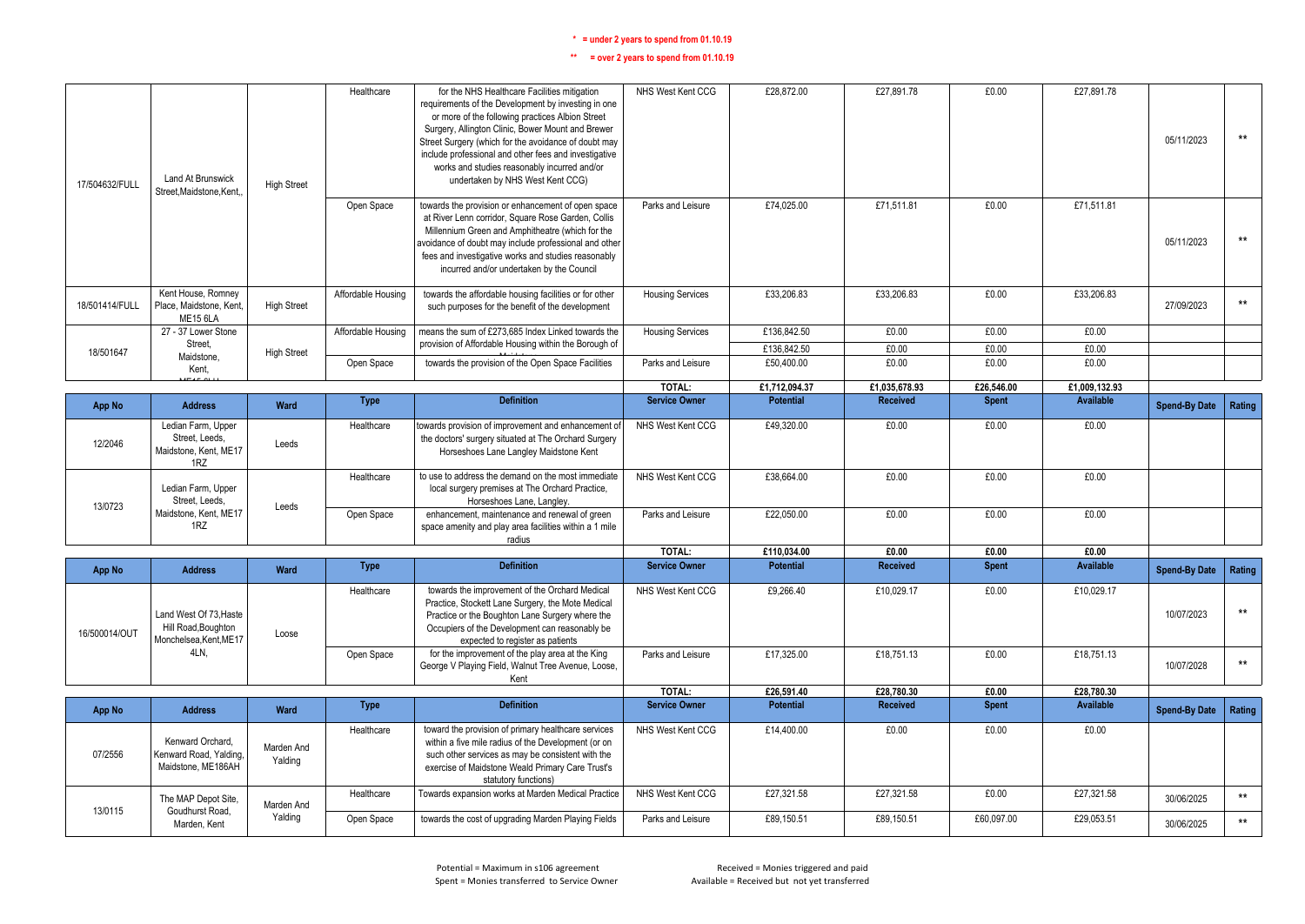|                | <b>KCC Springfield Library</b>                           |                       | Healthcare                        | provision of primary healthcare services and facilities<br>within the borough of Maidstone                                                                                                                                                                                                      | NHS West Kent CCG                      | £75,456.00               | £0.00                    | £0.00          | £0.00                    |                          |                       |
|----------------|----------------------------------------------------------|-----------------------|-----------------------------------|-------------------------------------------------------------------------------------------------------------------------------------------------------------------------------------------------------------------------------------------------------------------------------------------------|----------------------------------------|--------------------------|--------------------------|----------------|--------------------------|--------------------------|-----------------------|
| <b>App No</b>  | <b>Address</b>                                           | Ward                  | <b>Type</b>                       | <b>Definition</b>                                                                                                                                                                                                                                                                               | <b>Service Owner</b>                   | <b>Potential</b>         | <b>Received</b>          | <b>Spent</b>   | <b>Available</b>         | <b>Spend-By Date</b>     | Rating                |
|                |                                                          |                       |                                   |                                                                                                                                                                                                                                                                                                 | TOTAL:                                 | £832,180.49              | £515.439.76              | £107,216.39    | £408.223.37              |                          |                       |
| 18/505561/FULL | Yalding,<br>Maidstone.<br>Kent.<br><b>ME18 6BB</b>       | Marden And<br>Yalding |                                   | Maidstone                                                                                                                                                                                                                                                                                       |                                        |                          |                          |                |                          |                          |                       |
|                | Bentletts Scrap Yard,<br>Claygate Road,                  |                       | Affordable Housing                | Towards the improvement, extension or provision of off-<br>site Affordable Housing within the Borough of                                                                                                                                                                                        | <b>Housing Services</b>                | £79.744.00               | £0.00                    | £0.00          | £0.00                    |                          |                       |
|                | Road, Marden, Kent,                                      |                       |                                   | boundary fencing, the delivery of the project including<br>capital items, fees and disbursements and project<br>management costs                                                                                                                                                                | Parks and Leisure                      | £24,570.00               | £0.00                    | £0.00          | £0.00                    |                          |                       |
| 17/505395/FULL | Field, Goudhurst                                         | Marden And<br>Yalding | Open Space                        | means the full refurbishment of the Cockpit Play Area<br>by way of improvement to the access ways and                                                                                                                                                                                           | Parks and Leisure                      | £24,570.00               | £0.00                    | £0.00          | £0.00                    |                          |                       |
|                | Spencer's                                                |                       |                                   | infrastructure at Marden Medical Centre by way of<br>extension refurbishment and/or upgrade to the<br>existing building serving the population and thereby<br>support the registration of the occupiers of the                                                                                  | NHS West Kent CCG                      | £31,716.00               | £0.00                    | £0.00          | £0.00                    |                          |                       |
|                | $V_{\alpha\alpha}$                                       |                       | Healthcare                        | pathways and boundary fencing<br>means theimprovement tothe primary care                                                                                                                                                                                                                        | NHS West Kent CCG                      | £31,716.00               | £0.00                    | £0.00          | £0.00                    |                          |                       |
|                | Tonbridge,                                               |                       |                                   | refurbishment of the site, improvement to access,                                                                                                                                                                                                                                               | Parks and Leisure                      | £39,060.00               | £0.00                    | £0.00          | £0.00                    |                          |                       |
| 17/504754      | Stanley Road,<br>Marden,                                 | Marden And<br>Yalding | Open Space                        | means the Cockpit Play Area including full                                                                                                                                                                                                                                                      | Parks and Leisure                      | £39,060.00               | £0.00                    | £0.00          | £0.00                    |                          |                       |
|                | Hockey Club                                              |                       |                                   | the Marden Medical Centre                                                                                                                                                                                                                                                                       | NHS West Kent CCG                      | £9.314.35                | £0.00                    | £0.00          | £0.00                    |                          |                       |
|                | Kent<br>Marden Cricket And                               |                       | Open Space<br>Healthcare          | means improvements to Kintons Playing Fields<br>means the extension, refurbishment and or/upgrade of                                                                                                                                                                                            | Parks and Leisure<br>NHS West Kent CCG | £19,950.00<br>£9,314.00  | £21.379.64<br>£0.00      | £0.00<br>£0.00 | £21.379.64<br>£0.00      |                          |                       |
| 16/508660/FULL | Yalding.                                                 | Yalding               |                                   | Yalding surgery or the cost of a new primary                                                                                                                                                                                                                                                    | NHS West Kent CCG                      | £24,210.00               | £0.00                    | £0.00          | £0.00                    |                          | $**$                  |
|                | Land South Of,<br>Vicarage Road,                         | Marden And            | Healthcare                        | means improvements by the way of extension,<br>refurbishment and/or upgrade to existing buildings to                                                                                                                                                                                            | NHS West Kent CCG                      | £24,210.00               | £25,944.92               | £0.00          | £25,944.92               |                          | $***$                 |
| 15/509402/OUT  | Land At Mount<br>Avenue/Blunden<br>Lane, Yalding, Kent,, | Marden And<br>Yalding |                                   | care by way of extension, refurbishment or upgrade to<br>local surgery premises at Yalding Surgery and<br>Wateringbury Surgery to provide the required<br>additional capacity resulting from the anticipated new<br>registrations of persons by these surgeries generated<br>by the Development |                                        |                          |                          |                |                          |                          |                       |
|                |                                                          |                       | Healthcare                        | Drive and Marden Plaving Fields<br>towards supporting the improvements within primary                                                                                                                                                                                                           | NHS West Kent CCG                      | £18,540.00               | £0.00                    | £0.00          | £0.00                    | 08/01/2023               |                       |
|                | Kent. TN12 9EH                                           | Yalding               | Open Space                        | create additional capacity at Marden Medical Centre<br>towards improving the existing play areas at Napoleon                                                                                                                                                                                    | Parks and Leisure                      | £32,640.00               | £34,539.05               | £2,187.57      | £32,351.48               |                          | $**$                  |
| 13/1585        | Land At Stanley Farms,<br>Plain Road, Marden,            | Marden And            |                                   | extension and refurbishment of waiting facilities to                                                                                                                                                                                                                                            |                                        | £18,360.00<br>£18,360.00 | £20.825.30<br>£20.825.30 | £0.00<br>£0.00 | £20.825.30<br>£20.825.30 | 04/06/2024<br>04/06/2024 | $\star\star$          |
|                |                                                          |                       | Healthcare                        | means the provision of healthcare services to address<br>the demand from the Development, specifically the                                                                                                                                                                                      | NHS West Kent CCG                      | £18,360.00               | £19,428.22               | £0.00          | £19,428.22               | 08/01/2023               | $***$<br>$\star\star$ |
| 13/1291        | Land at Howland Road.<br>Marden, Kent                    | Marden And<br>Yalding |                                   | provision of healthcare services and facilities at<br>Marden Medical Centre (or such other services or<br>facilities as are within the Board's statutory functions)                                                                                                                             |                                        | £10,928.63               | £11,827.82               | £0.00          | £11,827.82               | 08/03/2025               | $\star\star$          |
|                |                                                          |                       | Open Space<br>Healthcare          | towards the upgrading of Marden Playing Fields                                                                                                                                                                                                                                                  | Parks and Leisure<br>NHS West Kent CCG | £100,800.00              | £106,343.36              | £44,931.82     | £61,411.54               | 30/06/2022               | $**$                  |
|                | Road, Marden, Kent                                       |                       |                                   | <b>Staplehurst Medical Centres</b>                                                                                                                                                                                                                                                              | NHS West Kent CCG                      | £70,482.34               | £79,404.16               | £0.00          | £79,404.16               | 28/06/2024               | $***$                 |
| 13/0693        | The Parsonage, Land<br>East Of Goudhurst                 | Marden And<br>Yalding | Healthcare                        | towards the provision of medical facilities Towards<br>improvement of services and facilities at Marden and                                                                                                                                                                                     | NHS West Kent CCG                      | £35,766.72               | £37,733.66               | £0.00          | £37,733.66               | 30/06/2022               | $\star\star$          |
|                |                                                          |                       | <b>Cycle Park</b><br>Contribution | towards the provision of bicycle parking facilities at<br>Marden Railway Station                                                                                                                                                                                                                | Maidstone Borough<br>Council           | £19,636.36               | £20,716.24               | £0.00          | £20,716.24               | 30/06/2022               | $^{\star\star}$       |
|                |                                                          |                       |                                   |                                                                                                                                                                                                                                                                                                 |                                        |                          |                          |                |                          |                          |                       |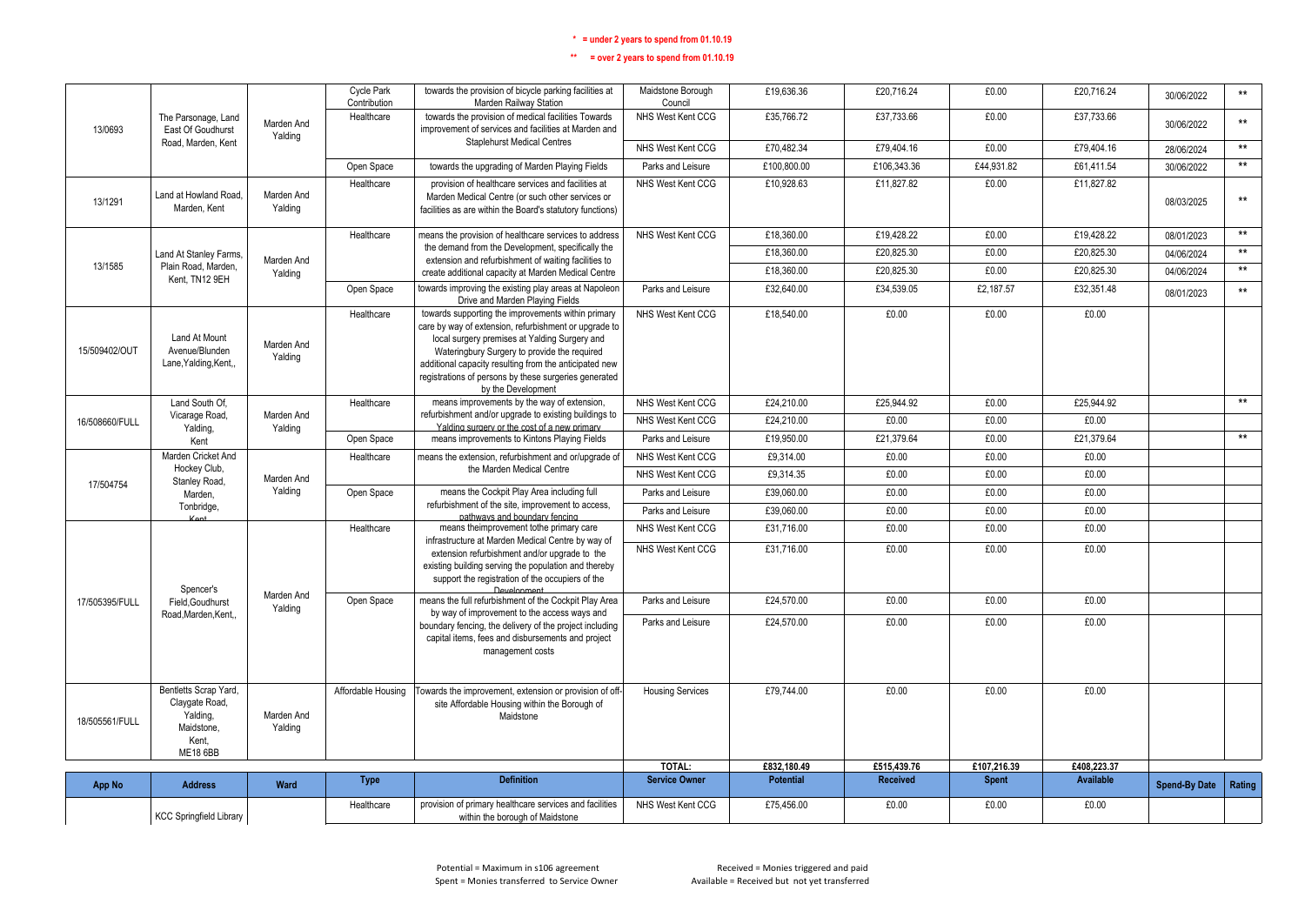| 12/2032        | HQ, Sandling Road,<br>Maidstone, Kent                                                        | North       | Open Space                           | improvement renewal replacement and maintenance of<br>existing open spaces and play areas within a one mile<br>radius of the land                                                                                                                                                                                                                                                                                                                   | Parks and Leisure            | £179,550.00      | £0.00           | £0.00        | £0.00       |                      |              |
|----------------|----------------------------------------------------------------------------------------------|-------------|--------------------------------------|-----------------------------------------------------------------------------------------------------------------------------------------------------------------------------------------------------------------------------------------------------------------------------------------------------------------------------------------------------------------------------------------------------------------------------------------------------|------------------------------|------------------|-----------------|--------------|-------------|----------------------|--------------|
|                |                                                                                              |             | Healthcare                           | towards St Lukes/ Brewer Street/ Marsham                                                                                                                                                                                                                                                                                                                                                                                                            | NHS West Kent CCG            | £6,168.96        | £6,168.96       | £0.00        | £6,168.96   | 12/10/2021           | $\star\star$ |
|                | The Russell Hotel, 136                                                                       |             |                                      | Street/Grove Green Surgeries/The College Practice/                                                                                                                                                                                                                                                                                                                                                                                                  |                              | £6,238.31        | £6,238.31       | £0.00        | £6,238.31   | 12/10/2021           | $\star\star$ |
| 14/500997/FULL | Boxley Road, Maidstone,                                                                      | North       | Open Space                           | Lockmeadow Clinic/Allington Park Surgery/ Allington<br>Towards Penenden Heath History Garden                                                                                                                                                                                                                                                                                                                                                        | Parks and Leisure            | £11,533.85       | £11,533.85      | £3,208.00    | £8,325.85   | 12/10/2021           | $\star\star$ |
|                | Kent. ME14 2AE.                                                                              |             |                                      |                                                                                                                                                                                                                                                                                                                                                                                                                                                     |                              | £11,663.51       | £11,663.51      | £0.00        | £11,663.51  | 12/10/2021           | $**$         |
| 15/504114/OUT  | Sign Trade<br>Supplies.Britannia<br>House, Granville<br>Road, Maidstone, Kent, M<br>E14 2BJ, | North       | Open Space                           | towards the improvement of the playing surface of the<br>'kick-about' area and add to the equipped areas of play<br>options at the Chillington Street play area in Maidstone                                                                                                                                                                                                                                                                        | Parks and Leisure            | £28,350.00       | £0.00           | £0.00        | £0.00       |                      |              |
|                |                                                                                              |             | Monitoring s106                      | means the monitoring of the compliance of the<br>development with the terms of this agreement                                                                                                                                                                                                                                                                                                                                                       | Maidstone Borough<br>Council | £5,000.00        | £4.876.54       | £0.00        | £4,876.54   | 13/12/2023           | $**$         |
|                | Land Adi.<br>Royal Engineers Road,                                                           |             | Healthcare                           | Block A towards the enhancement of the Brewer Street                                                                                                                                                                                                                                                                                                                                                                                                | NHS West Kent CCG            | £28,944.00       | £29,034.17      | £0.00        | £29,034.17  | 04/04/2023           | $\star\star$ |
| 16/507471/FULL | Maidstone.                                                                                   | North       |                                      | Surgery, 4 Brewer Street, Maidstone, ME14 1 RU                                                                                                                                                                                                                                                                                                                                                                                                      | NHS West Kent CCG            | £28.944.00       | £0.00           | £0.00        | £0.00       |                      |              |
|                | Kent                                                                                         |             |                                      | Block B towards the enhancement of the Brewer Street                                                                                                                                                                                                                                                                                                                                                                                                | NHS West Kent CCG            | £63,864.00       | £64,062.95      | £0.00        | £64,062.95  | 04/04/2023           | $***$        |
|                |                                                                                              |             |                                      | Surgery, 4 Brewer Street, Maidstone, ME14 1 RU                                                                                                                                                                                                                                                                                                                                                                                                      | NHS West Kent CCG            | £63,864.00       | £0.00           | £0.00        | £0.00       |                      |              |
|                |                                                                                              |             | <b>Travel Plan Monitoring</b><br>Fee | onitoring compliance with the Travel Plan                                                                                                                                                                                                                                                                                                                                                                                                           | Maidstone Borough<br>Council | £5,000.00        | £0.00           | £0.00        | £0.00       |                      |              |
|                |                                                                                              |             | Healthcare                           | means improvements to primary care infrastructure by                                                                                                                                                                                                                                                                                                                                                                                                | NHS West Kent CCG            | £97,596.00       | £0.00           | £0.00        | £0.00       |                      |              |
|                |                                                                                              |             |                                      | way of extension, refurbishment and/or upgrade to<br>existing building at Brewer Street, Albion Place or<br>Bower Mount practices and/or towards the cost of a<br>new primary healthcare facility serving this population                                                                                                                                                                                                                           |                              | £97,596.00       | £0.00           | £0.00        | £0.00       |                      |              |
| 17/502432      | Springfield Mill,<br>Sandling Road,<br>Maidstone.<br>Kent.<br><b>ME14 2LD</b>                | North       | Open Space                           | means some or all of the following: improvements to<br>Whatman Park to mitigate the additional pressure on<br>local public open space through improvements to<br>footpaths and accessibility on the eastern side of<br>Whatman Park connecting with Springfield Mill via                                                                                                                                                                            | Parks and Leisure            | £121.687.50      | £0.00           | £0.00        | £0.00       |                      |              |
|                |                                                                                              |             |                                      | footbridges, and improvements to treetop walk;<br>improving accessibility to the natural open space<br>including work on the towpath and pathways at<br>Monktons Lane/Foxglove Rise; improvements to<br>access on the nort.h/west side of the gardens,<br>restoration of the historical water fountain and<br>improvements to the plants on the north-west and<br>north-east edges of the gardens to improver<br>accessibility at Blenchley Gardens |                              | £121.687.50      | £0.00           | £0.00        | £0.00       |                      |              |
|                |                                                                                              |             |                                      |                                                                                                                                                                                                                                                                                                                                                                                                                                                     | TOTAL:                       | £953,143.63      | £133,578.29     | £3,208.00    | £130,370.29 |                      |              |
| <b>App No</b>  | <b>Address</b>                                                                               | Ward        | <b>Type</b>                          | <b>Definition</b>                                                                                                                                                                                                                                                                                                                                                                                                                                   | <b>Service Owner</b>         | <b>Potential</b> | <b>Received</b> | <b>Spent</b> | Available   | <b>Spend-By Date</b> | Rating       |
|                | Land Adjacent To 103,<br>Eyhorne Street,                                                     |             | Healthcare                           | means the extension, refurbishment and or upgrade of<br>Orchard Surgery Langley, Glebe Surgery Harrietsham<br>and Yeomans Lane Surgery, Bearsted all of which are<br>within a 2.5 radius of the Development                                                                                                                                                                                                                                         | NHS West Kent CCG            | £20,880.00       | £20,880.00      | £0.00        | £20,880.00  | 25/05/2021           | $\star$      |
| 14/0475        | Hollingbourne,<br>Maidstone, Kent, ME17<br>1TX                                               | North Downs | Open Space                           | means the maintenance, replacement and renewal of<br>existing play equipment and outdoor sports facilities<br>and or the installation of new facilities at Hollingbourne<br>Recreation Ground and Cardwell Play Areas                                                                                                                                                                                                                               | Parks and Leisure            | £22.050.00       | £22.050.00      | £21.911.70   | £138.30     | 25/05/2026           | $***$        |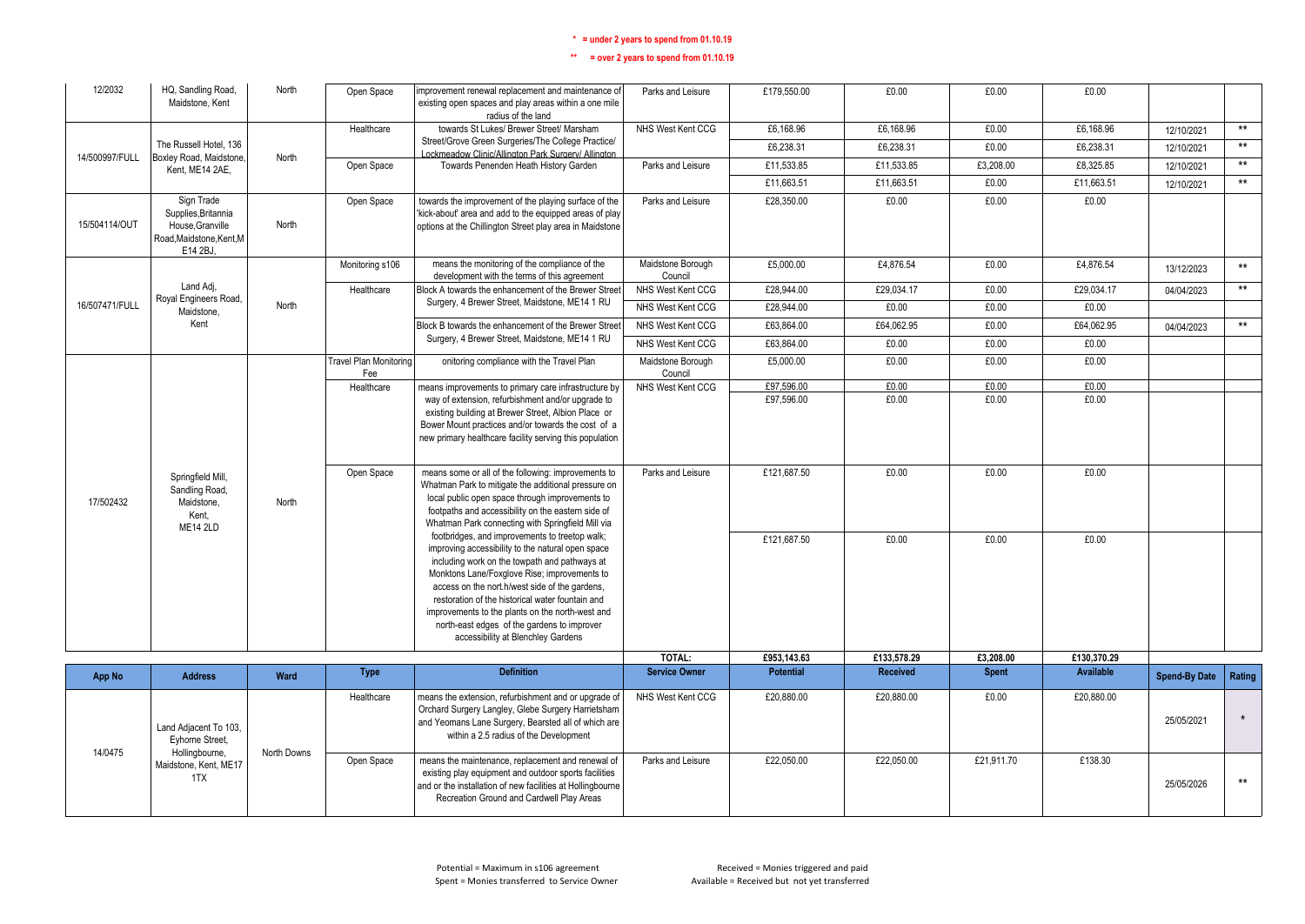| 16/508640      | Land East Of.<br>Evhorne Street.                                         | North Downs | Affordable Housing                   | towards the provision of social or affordable housing in<br>the Borough Council's shared housing market area to<br>off-set the provision of such housing that would<br>otherwise be required in order to secure compliance<br>with the Borough Council's local plan                                                                                        | <b>Housing Services</b>      | £481,186.00      | £0.00       | £0.00        | £0.00            |                      |               |
|----------------|--------------------------------------------------------------------------|-------------|--------------------------------------|------------------------------------------------------------------------------------------------------------------------------------------------------------------------------------------------------------------------------------------------------------------------------------------------------------------------------------------------------------|------------------------------|------------------|-------------|--------------|------------------|----------------------|---------------|
|                | Hollingbourne,<br>Kent                                                   |             | Healthcare                           | towards the enhancement of facilities at "the Glebe"<br>surgery                                                                                                                                                                                                                                                                                            | NHS West Kent CCG            | £15,300.00       | £0.00       | £0.00        | £0.00            |                      |               |
|                |                                                                          |             | Open Space                           | towards new pathways play equipment and<br>improvements to the sports field at Greenway Court<br>Road                                                                                                                                                                                                                                                      | Parks and Leisure            | £18,900.00       | £0.00       | £0.00        | £0.00            |                      |               |
|                | Land At Woodcut Farm.                                                    |             | <b>Travel Plan Monitoring</b><br>Fee | to monitor compliance                                                                                                                                                                                                                                                                                                                                      | Maidstone Borough<br>Council | £5,000.00        | £0.00       | £0.00        | £0.00            |                      |               |
| 17/502331/OUT  | Ashford Road.<br>Hollingbourne,                                          | North Downs | Woodland/Ecology                     | for the purchase of trees for planting within the<br>immediate locality of the land                                                                                                                                                                                                                                                                        | Maidstone Borough<br>Council | £10,000.00       | £0.00       | £0.00        | £0.00            |                      |               |
|                | Kent.<br><b>ME17 1XH</b>                                                 |             | Woodland/Ecology                     | use the woodland sum in accordance with the<br>woodland maintenance plan                                                                                                                                                                                                                                                                                   | Maidstone Borough<br>Council | £50,000.00       | £0.00       | £0.00        | £0.00            |                      |               |
|                |                                                                          |             | Monitoring Committee                 | towards the setting up and running of the development<br>monitoring committee                                                                                                                                                                                                                                                                              | Maidstone Borough<br>Council | £5,000.00        | £0.00       | £0.00        | £0.00            |                      |               |
| 17/503118/FULL | Land To The West Of                                                      | North Downs | Affordable Housing                   | towards the provision of affordable housing within the                                                                                                                                                                                                                                                                                                     | <b>Housing Services</b>      | £124.297.50      | £0.00       | £0.00        | £0.00            |                      |               |
|                | Windmill Lane.                                                           |             |                                      | administrative area of the Borough Council                                                                                                                                                                                                                                                                                                                 |                              | £124,297.50      | £0.00       | £0.00        | £0.00            |                      |               |
|                |                                                                          |             |                                      |                                                                                                                                                                                                                                                                                                                                                            | TOTAL:                       | £876,911.00      | £42.930.00  | £21,911.70   | £21,018.30       |                      |               |
| <b>App No</b>  | <b>Address</b>                                                           | Ward        | <b>Type</b>                          | <b>Definition</b>                                                                                                                                                                                                                                                                                                                                          | <b>Service Owner</b>         | <b>Potential</b> | Received    | <b>Spent</b> | <b>Available</b> | <b>Spend-By Date</b> | <b>Rating</b> |
|                |                                                                          |             | Healthcare                           | provision of primary healthcare services or facilities                                                                                                                                                                                                                                                                                                     | NHS West Kent CCG            | £129,450.00      | £0.00       | £0.00        | £0.00            |                      |               |
| 10/0846        | Former Senacre                                                           |             | Open Space                           |                                                                                                                                                                                                                                                                                                                                                            |                              |                  |             |              |                  |                      |               |
|                | Technology School Site,<br>Sutton Road, Maidstone.<br>Kent. ME15 9DT     | Park Wood   |                                      | for the improvement and provision of the sports<br>facilities in the following order of priority - in the<br>provision of a multi use games area within the ward of<br>park wood, in the wards of shepway north and<br>shepway south, within a three kilometre radius of the<br>central point of the land and elsewhere within the<br>borough of Maidstone | Parks and Leisure            | £300,000.00      | £300,000.00 | £89,783.00   | £210,217.00      | 19/04/2022           | $***$         |
| 12/0987        | Land To Rear Of Kent<br>Police Training School<br>Off. St Saviours Road. | Park Wood   | Healthcare                           | to be used to address the demand from the<br>Development through the funding for the Phase 1<br>extension, refurbishment and improvement of Mote<br>Medical Centre                                                                                                                                                                                         | NHS West Kent CCG            | £45,489.00       | £0.00       | £0.00        | £0.00            |                      |               |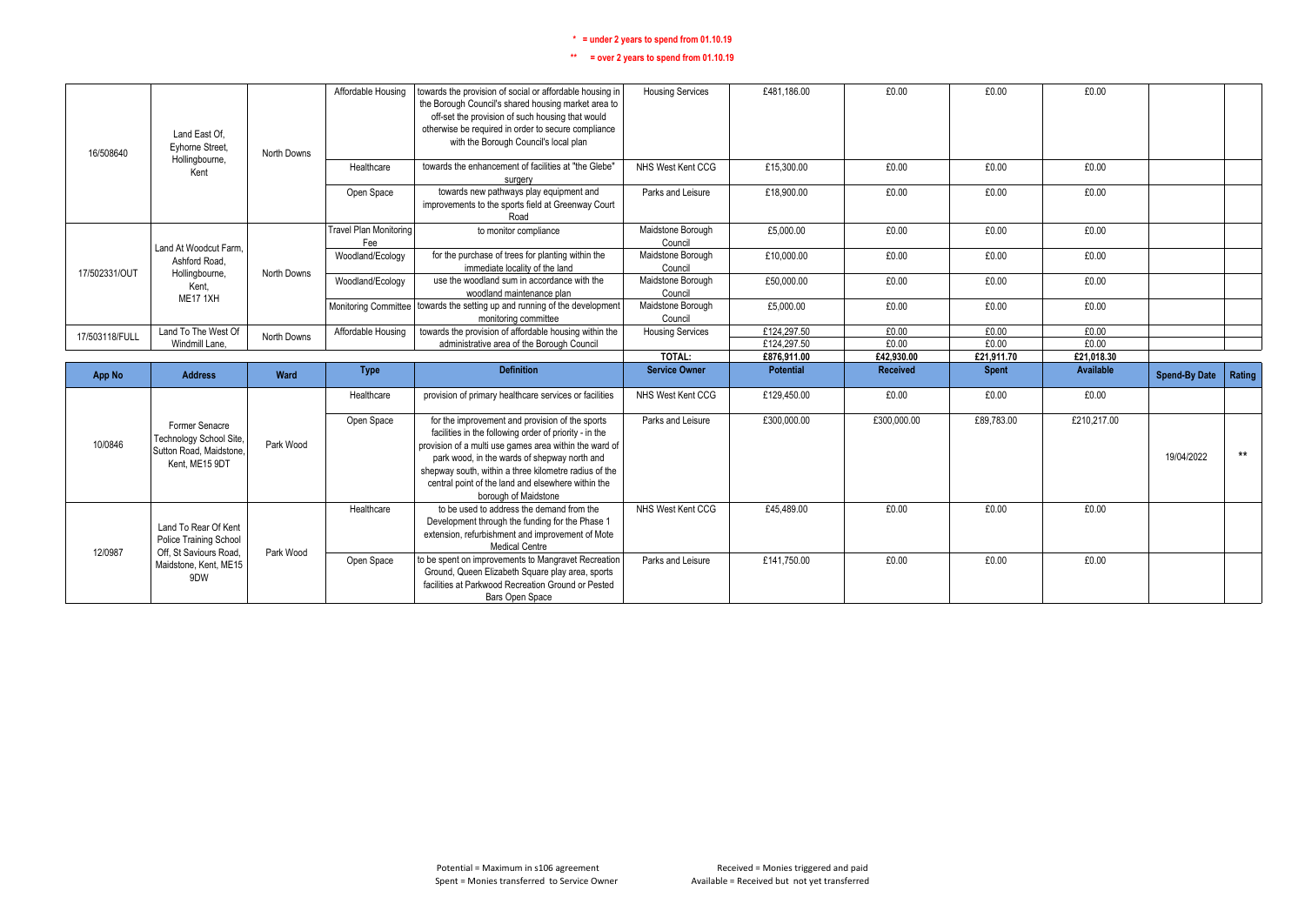| 12/1051 + 1052 | Land South Of. Wallis<br>Avenue, Maidstone.                                   | Park Wood     | Open Space           | towards the provision of a skate park within a two mile<br>radius of the Land.                                                                                                                                                                                                                                                                                                                                                                                                                                                                                                                                                            | Parks and Leisure            | £20,000.00               | £20,000.00           | £0.00                | £20,000.00       | 19/02/2024           | $\star\star$ |
|----------------|-------------------------------------------------------------------------------|---------------|----------------------|-------------------------------------------------------------------------------------------------------------------------------------------------------------------------------------------------------------------------------------------------------------------------------------------------------------------------------------------------------------------------------------------------------------------------------------------------------------------------------------------------------------------------------------------------------------------------------------------------------------------------------------------|------------------------------|--------------------------|----------------------|----------------------|------------------|----------------------|--------------|
|                | Kent                                                                          |               | Open Space           | towards the provision of outdoor gym equipment within<br>a 2 mile radius of the Land.                                                                                                                                                                                                                                                                                                                                                                                                                                                                                                                                                     | Parks and Leisure            | £10,000.00               | £10,000.00           | £0.00                | £10,000.00       | 19/02/2024           | $***$        |
|                |                                                                               |               | Healthcare           | towards improvements by way of extension<br>refurbishment and/or upgrade at the four doctors'<br>surgeries sited at Wallis Avenue, Orchard Langley,<br>The Mote and Cobtree (all within the Borough);                                                                                                                                                                                                                                                                                                                                                                                                                                     | NHS West Kent CCG            | £133.919.97              | £133.919.97          | £0.00                | £133,919.97      | 29/01/2026           | $***$        |
| 13/0951        | (Imperial Park).<br>Land North Of Sutton<br>Road Otham, Kent                  | Park Wood     | Open Space           | towards the cost of improvements refurbishment and<br>replacement of facilities including pavilions play<br>equipment and play areas ground works and facilities<br>at Senacre Recreation Ground or Park Wood<br>Recreation Ground or any other open space area<br>owned by or in the control of the Borough Council and<br>within a two mile radius of the Land                                                                                                                                                                                                                                                                          | Parks and Leisure            | £134,545.19              | £134,545.19          | £13.437.00           | £121,108.19      | 29/01/2021           | $\star$      |
|                | The Coppice, Land West                                                        |               | Healthcare           | towards improvement by way of extension<br>refurbishment and/or upgrade at the four doctors'<br>surgeries sited at Wallis Avenue, Orchard Langley,<br>The Mote and Cobtree surgeries (all within the<br>borough)                                                                                                                                                                                                                                                                                                                                                                                                                          | NHS West Kent CCG            | £75,686,62               | £75,686,62           | £0.00                | £75.686.62       | 30/11/2021           | $***$        |
| 13/1523        | Of Bicknor Farm<br>Cottages, Sutton Road,<br>Maidstone, Kent (The<br>Coppice) | Park Wood     | Open Space           | towards the cost of improvements refurbishment and<br>replacement of facilities (including pavilions play<br>equipment and play areas ground works and facilities)<br>at Senacre Recreation Ground or Parkwood<br>Recreation Ground or any other open space area<br>owned by or in the control of the Borough Council and<br>within a two mile radius of the Land                                                                                                                                                                                                                                                                         | Parks and Leisure            | £41,102.76               | £41,102.76           | £0.00                | £41,102.76       | 30/11/2021           | $***$        |
| 15/509015      | Land South Of.<br>Sutton Road,<br>Langley,<br>Kent                            | Park Wood     | Monitoring Committee | means a committee comprising a group with<br>representatives or officers from the following:- at least<br>one but not more than three relevant elected Ward<br>Councillors, at least one but not more than three<br>relevant elected Parish Councillors from the Parishes<br>affected by the Development, at least one but not more<br>than two planning officers employed by or under a<br>contract for services with the Borough Council, at least<br>one but not more thail two Owners which for the<br>avoidance of doubt includes their successor(s) in title<br>who together as a group meets at least twice every<br>calendar year | Maidstone Borough<br>Council | £5,000.00                | £0.00                | £0.00                | £0.00            |                      |              |
|                |                                                                               |               | Healthcare           | for the provision of healthcare facilities within the                                                                                                                                                                                                                                                                                                                                                                                                                                                                                                                                                                                     | NHS West Kent CCG            | £360.00                  | £0.00                | £0.00                | £0.00<br>E0.00   |                      |              |
|                |                                                                               |               |                      | Development or healthcare facilities serving the                                                                                                                                                                                                                                                                                                                                                                                                                                                                                                                                                                                          | TOTAL:                       | £360.00<br>£1,037,663.54 | £0.00<br>£715,254.54 | £0.00<br>£103,220.00 | £612,034.54      |                      |              |
| App No         | <b>Address</b>                                                                | Ward          | Type                 | <b>Definition</b>                                                                                                                                                                                                                                                                                                                                                                                                                                                                                                                                                                                                                         | <b>Service Owner</b>         | <b>Potential</b>         | <b>Received</b>      | <b>Spent</b>         | <b>Available</b> | <b>Spend-By Date</b> | Rating       |
| 10/0748        | Mote House. Mote Park.<br>Maidstone, Kent, ME15<br>8NQ.                       | Shepway North | Healthcare           | Towards Northumberland Road and Shepway Surgery                                                                                                                                                                                                                                                                                                                                                                                                                                                                                                                                                                                           | NHS West Kent CCG            | £38,110.96               | £38,110.96           | £6,781.44            | £31,329.52       | n/a                  | $***$        |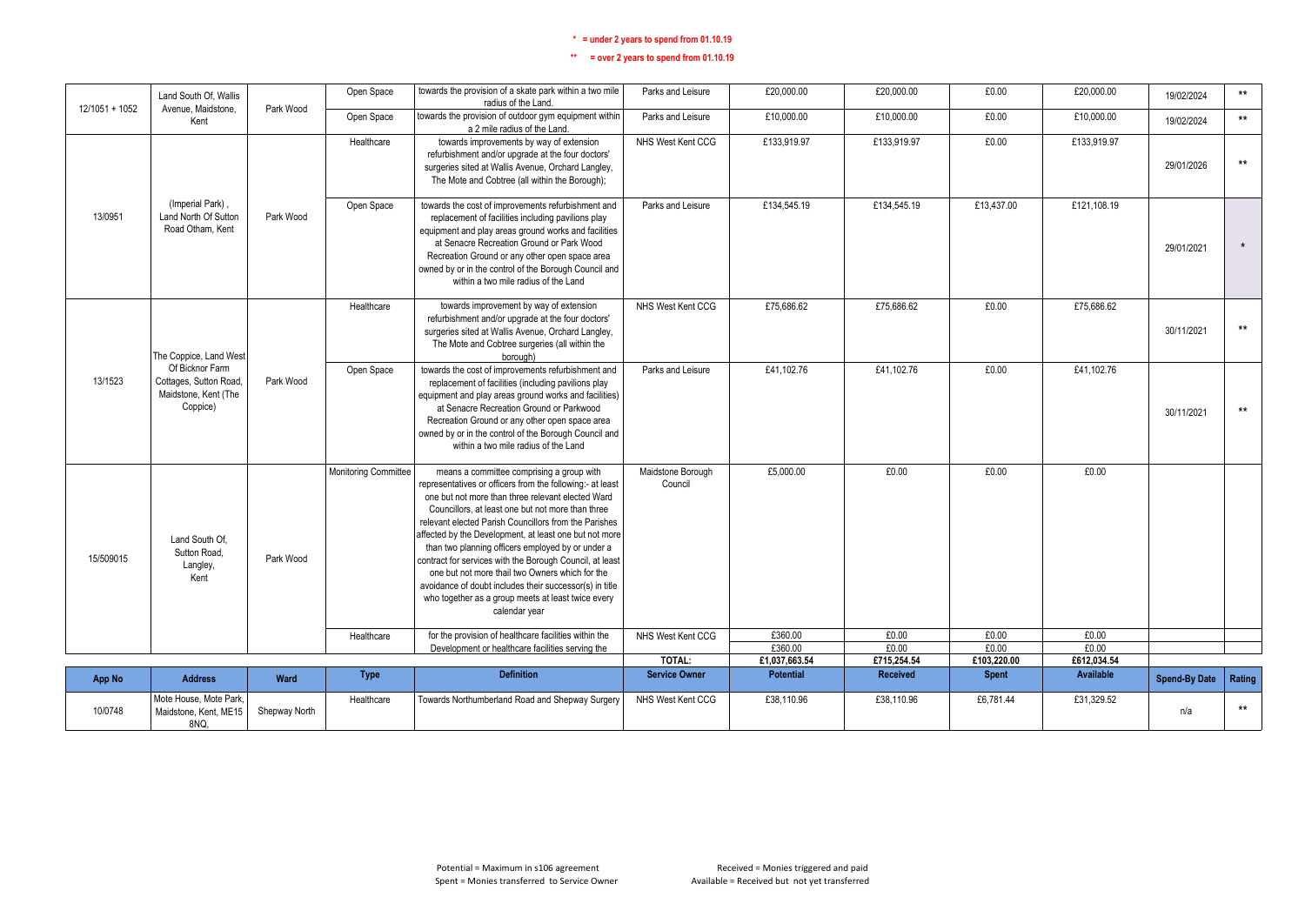|         | Land Rear Of Police                                                              |               | Healthcare         | for the Phase 1 extension, refurbishment and<br>improvement of Mote Medical Centre                                                                                                                                                                                                                                                                                                              | NHS West Kent CCG       | £56,440.00       | £0.00           | £0.00        | £0.00            |                      |              |
|---------|----------------------------------------------------------------------------------|---------------|--------------------|-------------------------------------------------------------------------------------------------------------------------------------------------------------------------------------------------------------------------------------------------------------------------------------------------------------------------------------------------------------------------------------------------|-------------------------|------------------|-----------------|--------------|------------------|----------------------|--------------|
| 12/0986 | Headquarters.<br>Sutton Road,<br>Maidstone, Kent                                 | Shepway South | Open Space         | to be spent on improvements to Mangravet Recreation<br>Ground, Queen Elizabeth Square play area, sports<br>facilities at Parkwood Recreation Ground or Pested<br>Bars Open Space                                                                                                                                                                                                                | Parks and Leisure       | £176,400.00      | £0.00           | £0.00        | £0.00            |                      |              |
|         |                                                                                  |               |                    |                                                                                                                                                                                                                                                                                                                                                                                                 | TOTAL:                  | £270,950.96      | £38,110.96      | £6,781.44    | £31,329.52       |                      |              |
| App No  | <b>Address</b>                                                                   | Ward          | <b>Type</b>        | <b>Definition</b>                                                                                                                                                                                                                                                                                                                                                                               | <b>Service Owner</b>    | <b>Potential</b> | <b>Received</b> | <b>Spent</b> | <b>Available</b> | <b>Spend-By Date</b> | Rating       |
| 13/1707 | Land West Of. Burial<br>Ground Lane, Tovil, Kent                                 | South         | Affordable Housing | "Affordable Housing Contribution" means the sum of<br>thirty four thousand three hundred and eighty six<br>pounds thirty six pence (£34,386.36) for the provision<br>of off-site Affordable Housing                                                                                                                                                                                             | <b>Housing Services</b> | £34,386.36       | £35,810.52      | £0.00        | £35,810.52       | 16/03/2027           | $***$        |
| 10/0202 | Sharp House, Tovil<br>Green, Tovil, Kent, ME15<br>6RL                            | South         | Healthcare         | To only spend the Primary Healthcare Contribution<br>received from the Council within a 2.2km radius of the<br>Development on the provision of primary healthcare<br>services or such other services or facilities as are<br>consistent with the exercise of the statutory function of<br>the WKPCT or its successor in title to its statutory<br>functions as may be agreed with'the Developer | NHS West Kent CCG       | £11,142.50       | £0.00           | £0.00        | £0.00            |                      |              |
| 10/0202 | Sharp House, Tovil<br>Green, Tovil, Kent, ME15<br>6RL.                           | South         | Open Space         | to be used for the provision or improvement of open<br>and green spaces within a 2km radius of the<br>Development                                                                                                                                                                                                                                                                               | Parks and Leisure       | £1,142.50        | £0.00           | £0.00        | £0.00            |                      |              |
|         |                                                                                  |               | Healthcare         | to meet the healthcare needs arising from the                                                                                                                                                                                                                                                                                                                                                   | NHS West Kent CCG       | £46,000.00       | £0.00           | £0.00        | £0.00            |                      |              |
|         |                                                                                  |               |                    | Development within a three (3) mile radius of the<br>Development Site                                                                                                                                                                                                                                                                                                                           |                         | £46,000.00       | £0.00           | £0.00        | £0.00            |                      |              |
|         | Land Off, Farleigh Hill,                                                         |               |                    |                                                                                                                                                                                                                                                                                                                                                                                                 |                         | £46,000.00       | £0.00           | £0.00        | £0.00            |                      |              |
| 10/0256 | Tovil, Kent.,                                                                    | South         |                    |                                                                                                                                                                                                                                                                                                                                                                                                 |                         | £46,000.00       | £0.00           | £0.00        | £0.00            |                      |              |
|         |                                                                                  |               |                    |                                                                                                                                                                                                                                                                                                                                                                                                 |                         | £45.132.80       | £0.00           | £0.00        | £0.00            |                      |              |
|         |                                                                                  |               | Open Space         | means the area of informal open space to be provided                                                                                                                                                                                                                                                                                                                                            | Parks and Leisure       | £20,000.00       | £0.00           | £0.00        | £0.00            |                      |              |
| 10/0649 | The Rose, 1, Farleigh<br>Hill. Tovil. Maidstone.<br>Kent. ME15 6RG               | South         | Healthcare         | improvement of the existing medical surgeries located<br>at Vine Medical Centre (Tonbridge Road), St. Luke's<br>Medical Practice (Holland Road) and Marsham Street<br>Practice                                                                                                                                                                                                                  | NHS West Kent CCG       | £7,920.00        | £0.00           | £0.00        | £0.00            |                      |              |
|         |                                                                                  |               | Open Space         | for the enhancement maintenance and repair and<br>renewal of the Open Space                                                                                                                                                                                                                                                                                                                     | Parks and Leisure       | £17,325.00       | £0.00           | £0.00        | £0.00            |                      |              |
| 11/0580 | Land At Hayle Place,<br>Postley Road,                                            | South         | Healthcare         | provision of primary healthcare services or facilities                                                                                                                                                                                                                                                                                                                                          | NHS West Kent CCG       | £25.713.23       | £25.713.23      | £25.713.23   | £0.00            |                      |              |
|         | Maidstone, Kent                                                                  |               | Open Space         | towards the costs of improvement, refurbishment and<br>renewal of the off site open space                                                                                                                                                                                                                                                                                                       | Parks and Leisure       | £168,834.08      | £168,834.08     | £162,452.83  | £6,381.25        | 28/10/2019           | $\star$      |
| 11/1061 | Ambulance Station,<br>Loose Road, Maidstone.                                     | South         | Healthcare         | towards the provision of health care facilities in the<br>Borough of Maidstone                                                                                                                                                                                                                                                                                                                  | NHS West Kent CCG       | £15,876.00       | £0.00           | £0.00        | £0.00            |                      |              |
|         | Kent. ME15 9QB                                                                   |               | Open Space         | towards the provision of parks and open space<br>facilities in the Borough of Maidstone                                                                                                                                                                                                                                                                                                         | Parks and Leisure       | £22,050.00       | £0.00           | £0.00        | £0.00            |                      |              |
| 12/0367 | Former Rose Inn Site 1,<br>Farleigh Hill, Tovil,<br>Maidstone, Kent, ME15<br>6RG | South         | Open Space         | means open areas (including play areas) and green<br>spaces within Tovil Parish and South Ward with priority<br>to improvements to play equipment and ancillary items<br>and access to Woodbridge Drive Play area and<br>secondly tree works along the footpath at Hudsons<br>Quarry                                                                                                            | Parks and Leisure       | £22,306.00       | £22,306.00      | £13,553.00   | £8,753.00        | 30 January 2024      | $\star\star$ |
| 13/1707 | Land West Of, Burial<br>Ground Lane, Tovil, Kent                                 | South         | Open Space         | provision of improvements or renewal of the play area<br>at Woodbridge Drive, Tovil                                                                                                                                                                                                                                                                                                             | Parks and Leisure       | £45.525.00       | £47.410.48      | £0.00        | £47,410.48       | 16/03/2027           | $***$        |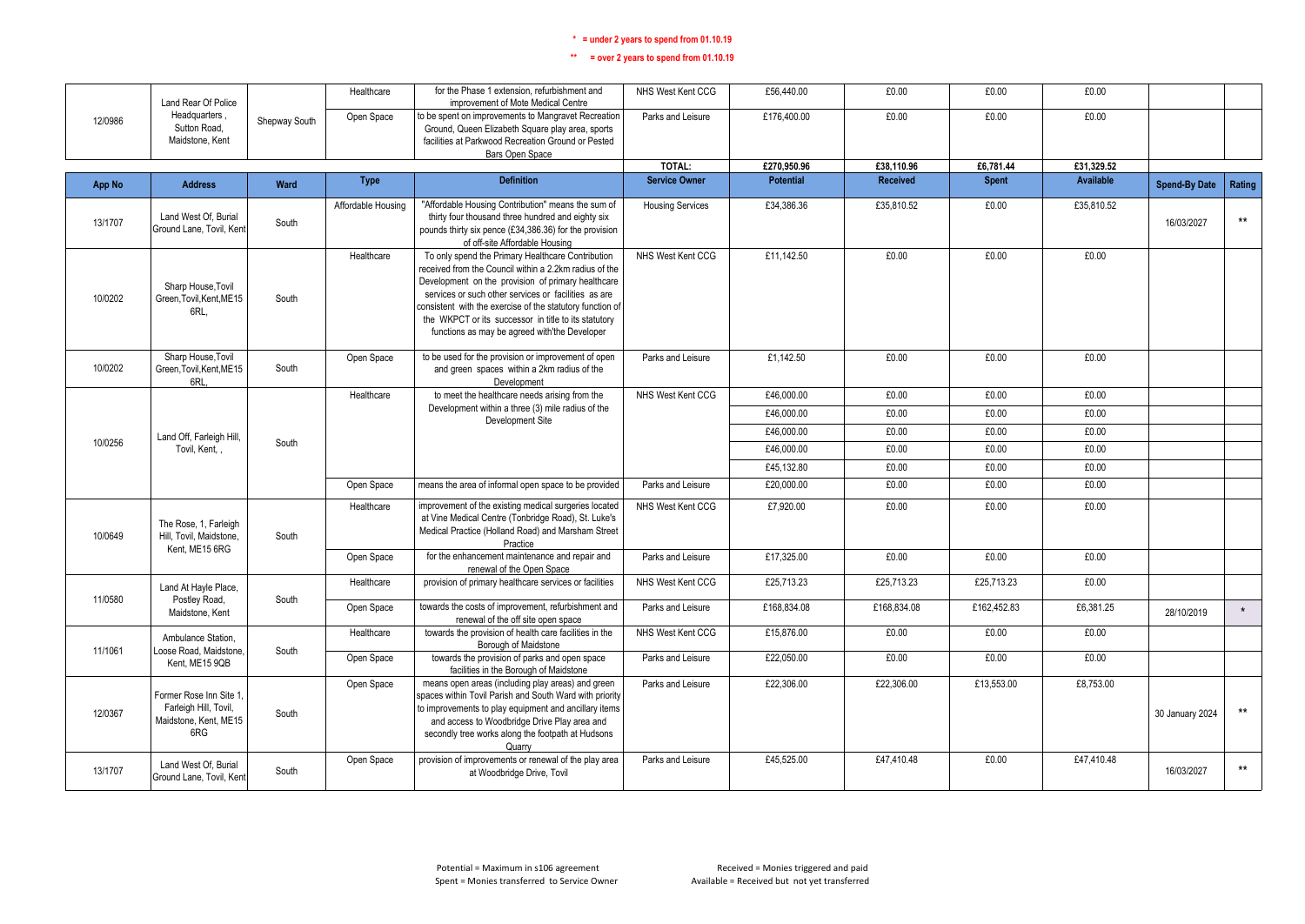| 13/2038        | Land At, Postley Road,<br>Maidstone, Kent, ME15                                          | South       | Healthcare  | the construction of an extension and/or the<br>refurbishment and /or the improvement of healthcare<br>facilities at Boughton Lane Surgery Maidstone or                                                                                                            | NHS West Kent CCG            | £38,808.00       | £0.00           | £0.00        | £0.00            |                      |        |
|----------------|------------------------------------------------------------------------------------------|-------------|-------------|-------------------------------------------------------------------------------------------------------------------------------------------------------------------------------------------------------------------------------------------------------------------|------------------------------|------------------|-----------------|--------------|------------------|----------------------|--------|
|                | 6RH                                                                                      |             | Open Space  | Grove Park Surgery Maidstone<br>towards improvements or refurbishment of Hayle Park<br>Local Nature Reserve payable to the Borough Council                                                                                                                        | Parks and Leisure            | £20.890.00       | £0.00           | £0.00        | £0.00            |                      |        |
| 14/503167/FULL | Land At Cripple Street,<br>Cripple Street,<br>Maidstone, Kent, ME15<br>6BA.              | South       | Open Space  | towards improvements to the open space at the<br>northern tip of Richmond Way, Maidstone, Kent, ME14<br>68A which links Richmond Way with Redstart Avenue<br>specifically the provision of rubbish bins, seating and<br>maintenance of existing trees and hedges  | Parks and Leisure            | £1,468.80        | £1.657.40       | £0.00        | £1.657.40        | 31/01/2023           | $***$  |
|                | Sharp House,<br>Tovil Green,                                                             |             | Healthcare  | towards the improvement of facilities at Blackthorn<br>Medical Practice. Tovil Green. Tovil                                                                                                                                                                       | NHS West Kent CCG            | £12,240.00       | £0.00           | £0.00        | £0.00            |                      |        |
| 16/506266/FULL | Tovil.<br>Kent                                                                           | South       | Open Space  | for the provision or improvement of open and green<br>spaces within a 2 km radius of the Development                                                                                                                                                              | Parks and Leisure            | £11,142.50       | £0.00           | £0.00        | £0.00            |                      |        |
| 16/506707/FULL | 57-59 Church Street.<br>Tovil, Maidstone, ME15                                           | South       | Healthcare  | towards refurbishment of a clinical room and for<br>conversion of a non-clinical space into a clinical space<br>at the College Road Practice in Maidstone ("the<br>Authorised Purpose")                                                                           | NHS West Kent CCG            | £10.944.00       | £0.00           | £0.00        | £0.00            |                      |        |
|                | 6RB                                                                                      |             | Open Space  | towards refurbishment and improvement of the play<br>facilities and any ancillary facilities at Bridgemill Way<br>Open Spaces                                                                                                                                     | Parks and Leisure            | £18,900.00       | £0.00           | £0.00        | £0.00            |                      |        |
| 17/502355/FULL | Land At.<br>Forest Hill.<br>Tovil.<br>Kent                                               | South       | Healthcare  | means improvements to primary care infrastructure by<br>way of extension, refurbishment and/or upgrade to<br>existing buildings at The College Practice, or as a<br>contribution towards the cost of a new primary<br>healthcare facility serving this population | NHS West Kent CCG            | £20,556.00       | £0.00           | £0.00        | £0.00            |                      |        |
|                |                                                                                          |             | Open Space  | means replacement of the surface at Bridge Mill Way<br>play area with wet pour safety surface                                                                                                                                                                     | Parks and Leisure            | £26,620.00       | £0.00           | £0.00        | £0.00            |                      |        |
|                | J B Garage Doors,<br>Straw Mill Hill.                                                    |             | Open Space  | Means Bridge Mill Way for improved play and sport<br>facilities                                                                                                                                                                                                   | Parks and Leisure            | £14,175.00       | £0.00           | £0.00        | £0.00            |                      |        |
| 17/503237/OUT  | Tovil.<br>Maidstone,<br>Kent                                                             | South       |             | Means Hayle Place Nature Reserve for a new tractor<br>store/barn and fencing to allow the site to be<br>sustainably managed for continuing public use.                                                                                                            |                              | £14,175.00       | £0.00           | £0.00        | £0.00            |                      |        |
|                |                                                                                          |             |             |                                                                                                                                                                                                                                                                   | TOTAL:                       | £811.272.77      | £301.731.71     | £201.719.06  | £100.012.65      |                      |        |
| App No         | <b>Address</b>                                                                           | Ward        | <b>Type</b> | <b>Definition</b>                                                                                                                                                                                                                                                 | <b>Service Owner</b>         | <b>Potential</b> | <b>Received</b> | <b>Spent</b> | <b>Available</b> | <b>Spend-By Date</b> | Rating |
| 08/2125        | Iden Manor Nursing<br>Home, Cranbrook Road,<br>Staplehurst, Tonbridge,<br>Kent. TN12 0ER | Staplehurst | Healthcare  | provision of primary healthcare services within a five<br>mile radius of the Development or on such other<br>facilities as may be agreed by the Owner;                                                                                                            | NHS West Kent CCG            | £22,320.00       | £0.00           | £0.00        | £0.00            |                      |        |
| 10/0220        | Homeleigh Timber<br>Supplies, Station Road,<br>Staplehurst, Tonbridge,                   | Staplehurst | Healthcare  | for the provision of primary healthcare services and<br>facilities within the Borough of Maidstone (or such<br>other services or facilities as are within the PCT's<br>statutory functions)                                                                       | NHS West Kent CCG            | £11,793.60       | £0.00           | £0.00        | £0.00            |                      |        |
|                | Kent, TN12 0PY                                                                           |             | Open Space  | enhancement renewal maintenance and repair of<br>green space amenity and play area facilities within a 1<br>mile radius of the land                                                                                                                               | Parks and Leisure            | £22,050.00       | £0.00           | £0.00        | £0.00            |                      |        |
|                |                                                                                          |             | Community   | towards integrated Dementia care provision, a training<br>resource for young people and adults with a disability<br>and a rural area local hub with Changing Place<br>facilities required as a consequence of the<br>Development                                  | Maidstone Borough<br>Council | £4,881.50        | £0.00           | £0.00        | £0.00            |                      |        |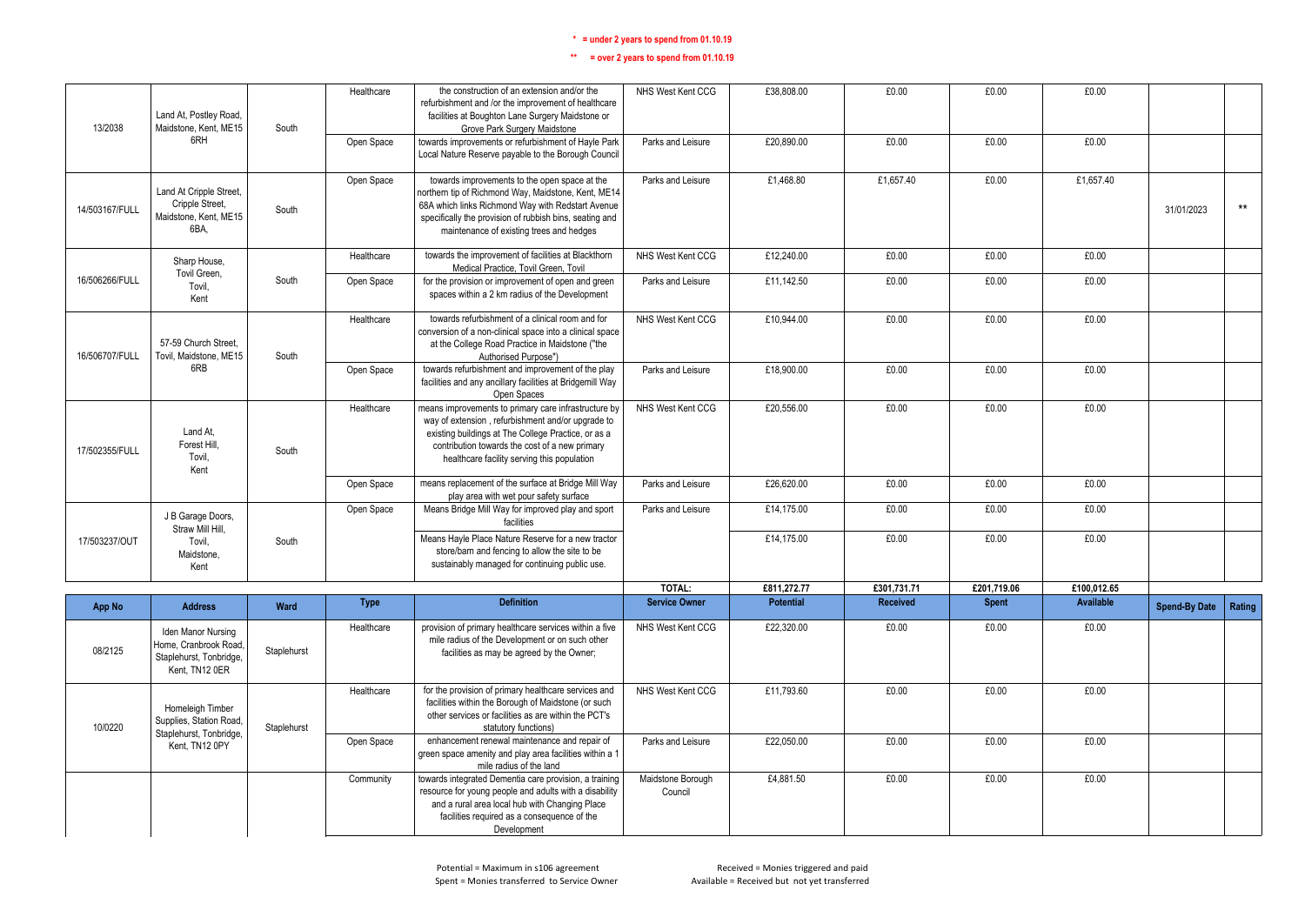| 11/0618       | <b>Staplehurst Service</b><br>Station, High Street,<br>Staplehurst, Tonbridge,<br>Kent. TN12 0BN | Staplehurst | Healthcare       | improving primary healthcare services or facilities (or<br>such other services or facilities as are consistent with<br>the exercising of the statutory functions of the PCT) at<br>either Staplehurst, Marden or Headcorn surgeries (or a<br>combination of the above)                                                                                                                                                                                | NHS West Kent CCG            | £10,188.00 | £0.00      | £0.00      | £0.00      |            |         |
|---------------|--------------------------------------------------------------------------------------------------|-------------|------------------|-------------------------------------------------------------------------------------------------------------------------------------------------------------------------------------------------------------------------------------------------------------------------------------------------------------------------------------------------------------------------------------------------------------------------------------------------------|------------------------------|------------|------------|------------|------------|------------|---------|
|               |                                                                                                  |             | Open Space       | towards the enhancement, maintenance and<br>upgrading of outdoor and amenity space within one<br>mile of the Development                                                                                                                                                                                                                                                                                                                              | Parks and Leisure            | £20.475.00 | £0.00      | £0.00      | £0.00      |            |         |
|               | GMS & D K Holdings<br>Site At. Station                                                           |             | Community        | improvements to the village centre of Staplehurst set<br>out, with indicative costs                                                                                                                                                                                                                                                                                                                                                                   | Economic Development         | £50,000.00 | £0.00      | £0.00      | £0.00      |            |         |
| 11/1944       | Approach, Staplehurst,<br>Maidstone, Kent, TN12<br>0QN                                           | Staplehurst | Fee              | Travel Plan Monitoring to use the Travel Plan Monitoring Fee for the purposes<br>of monitoring compliance with the approved Travel<br>Plan                                                                                                                                                                                                                                                                                                            | Maidstone Borough<br>Council | £5,000.00  | £0.00      | £0.00      | £0.00      |            |         |
|               |                                                                                                  |             | Healthcare       | towards improvements to existing and new healthcare                                                                                                                                                                                                                                                                                                                                                                                                   | NHS West Kent CCG            | £18,920.75 | £18,920.75 | £0.00      | £18,920.75 | 07/04/2022 | $***$   |
| 12/2106       | Land To The South Of<br>Oliver Road.                                                             | Staplehurst |                  | services and facilities within the locality of the Parishes<br>of Staplehurst and Marden including upgrading and<br>improving the doctors surgeries which will serve the<br>Development                                                                                                                                                                                                                                                               |                              | £18,648.00 | £18,648.00 | £0.00      | £18,648.00 | 04/08/2021 | $\star$ |
|               | Staplehurst, Kent                                                                                |             | Open Space       | towards the provision of c1llotments and outdoor                                                                                                                                                                                                                                                                                                                                                                                                      | Parks and Leisure            | £20.165.70 | £20,165.70 | £0.00      | £20,165.70 | 07/04/2025 | $**$    |
|               |                                                                                                  |             |                  | sports facilities and for improving enhancing and<br>replacing the play equipment at Surrenden Road play<br>area                                                                                                                                                                                                                                                                                                                                      |                              | £19,875.00 | £19,875.00 | £19,833.50 | £41.50     | 04/08/2026 | $***$   |
|               |                                                                                                  |             | Woodland/Ecology | "Landscape Management Contribution" means the<br>sum of twenty thousand pounds (£20,000) Index<br>Linked as a contribution of costs that may be incurred<br>by the Council in exercising its rights                                                                                                                                                                                                                                                   | Maidstone Borough<br>Council | £20,000.00 | £0.00      | £0.00      | £0.00      |            |         |
|               |                                                                                                  |             | Monitoring s106  | A monitoring fee of £1,500.00                                                                                                                                                                                                                                                                                                                                                                                                                         | Maidstone Borough<br>Council | £1,500.00  | £1,500.00  | £0.00      | £1,500.00  | 02/02/2022 | $**$    |
|               |                                                                                                  |             | Healthcare       | towards supporting improvements within primary care                                                                                                                                                                                                                                                                                                                                                                                                   | NHS West Kent CCG            | £42,120.00 | £0.00      | £0.00      | £0.00      |            |         |
|               |                                                                                                  |             |                  | by way of the extension to refurbishment of and/or<br>upgrade to the local surgery premises at Staplehurst                                                                                                                                                                                                                                                                                                                                            |                              | £42,120.00 | £0.00      | £0.00      | £0.00      |            |         |
| 14/502010/OUT | Hen And Duckhurst<br>Farm, Marden Road,<br>Staplehurst,<br>Kent, TN12 0PD,                       | Staplehurst |                  | Health Centre Staplehurst Kent in order to provide the<br>required anticipated capacity generated by the<br>Development                                                                                                                                                                                                                                                                                                                               |                              | £42,120.00 | £0.00      | £0.00      | £0.00      |            |         |
|               |                                                                                                  |             | Open Space       | towards the improvement refurbishment and<br>maintenance of the existing area of open space and<br>equipped play and outdoor sports facilities at a) Lime<br>Trees Open Space and Play Area b) Surrenden<br>Playing Field (adjacent to Staplehurst Primary School)<br>c) Jubilee Playing Fields which are all within one (1)<br>mile of the Land or such other open space as might<br>reasonably be enjoyed by persons resident in the<br>Development | Parks and Leisure            | £50.880.66 | £0.00      | £0.00      | £0.00      |            |         |